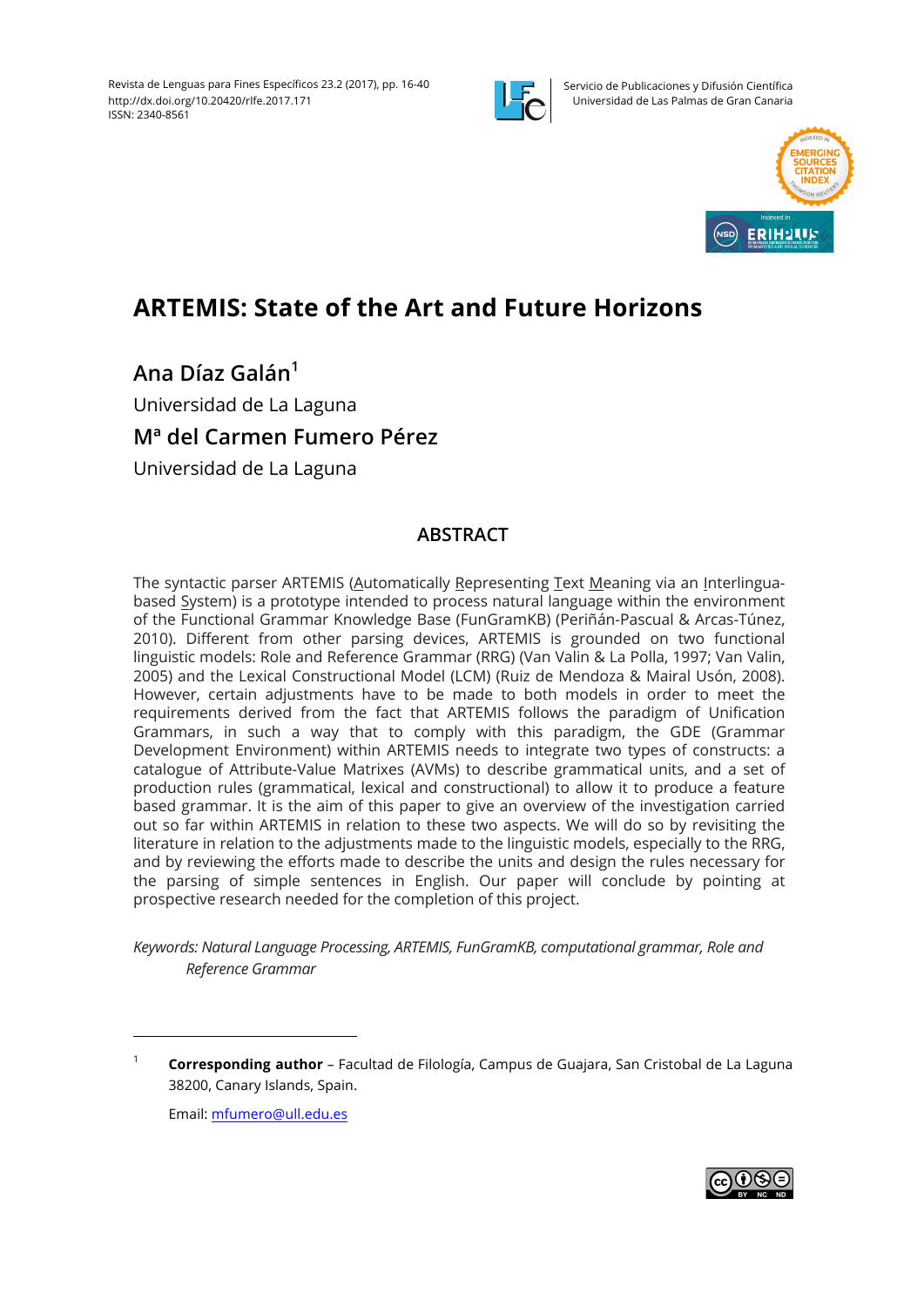#### **1. Introduction**

This paper offers an overview of the state of research contributing to the development of the ARTEMIS (Automatically Representing Text Meaning via an Interlingua-based System) prototype, a syntactic parser intended to process natural language within the environment of the Functional Grammar Knowledge Base (FunGramKB), as described by Periñán-Pascual & Arcas-Túnez (2010). Different from other language processing tools based on stochastic methods, ARTEMIS is a linguistically founded application, both from a semantic and syntactic point of view. Semantically, it draws from the FungramKB nuclear Ontology and, given its syntactic nature, its most relevant characteristic is that it is based on two rigorous functional linguistic theories, namely, Role and Reference Grammar (RRG) (Van Valin & La Polla, 1997; Van Valin, 2005) and the Lexical Constructional Model (LCM) (Ruiz de Mendoza & Mairal Usón, 2008); RRG was not initially designed with a computational orientation, nevertheless, it was adopted as the theoretical linguistic paradigm for ARTEMIS since, as summarized in Periñán-Pascual & Mairal Usón (2009), this lexicalfunctionalist model presents certain characteristics that make it adequate for the processing of natural languages, namely: it is able to formalize meaning representing it as a logical structure (LS), and its functional approach implies that grammar can only be explained through the interaction of syntax and semantics, a connection which is achieved by means of a linking algorithm. The other functional model which enriches ARTEMIS, the LCM, allows it to account for compositional meaning providing a machine tractable representation of constructions, the constructional schemata.

In two articles published in 2013 and 2014 by Periñán-Pascual and Periñán-Pascual & Arcas-Túnez, respectively, the authors lay out the initial framework of ARTEMIS. They describe the prototype as a bottom-up chart parser with top-down prediction which aims at processing natural language fragments to arrive at their corresponding syntactic and semantic formal representation. The architecture of ARTEMIS has been designed around three main components: the Grammar Development Environment (GDE), which comprises the set of rules (syntactic, constructional and lexical) necessary for the parsing of natural language expressions; the Conceptual Logical Structure (CLS) Constructor, which will produce an initial text meaning representation known as CLS (essentially an evolution of RRG's Logical Structures) and, finally, the COREL-Scheme Builder whose objective is to transform the CLS into the formal FunGramKB representation language (COREL), ultimately arriving at an extended COREL scheme. Such formalization will eventually make ARTEMIS useful for NLP tasks such as information extraction, disambiguation, negation detection, etc. with applications in numerous fields of research.

In the design of ARTEMIS, Periñán-Pascual & Arcas-Túnez (2014) have followed the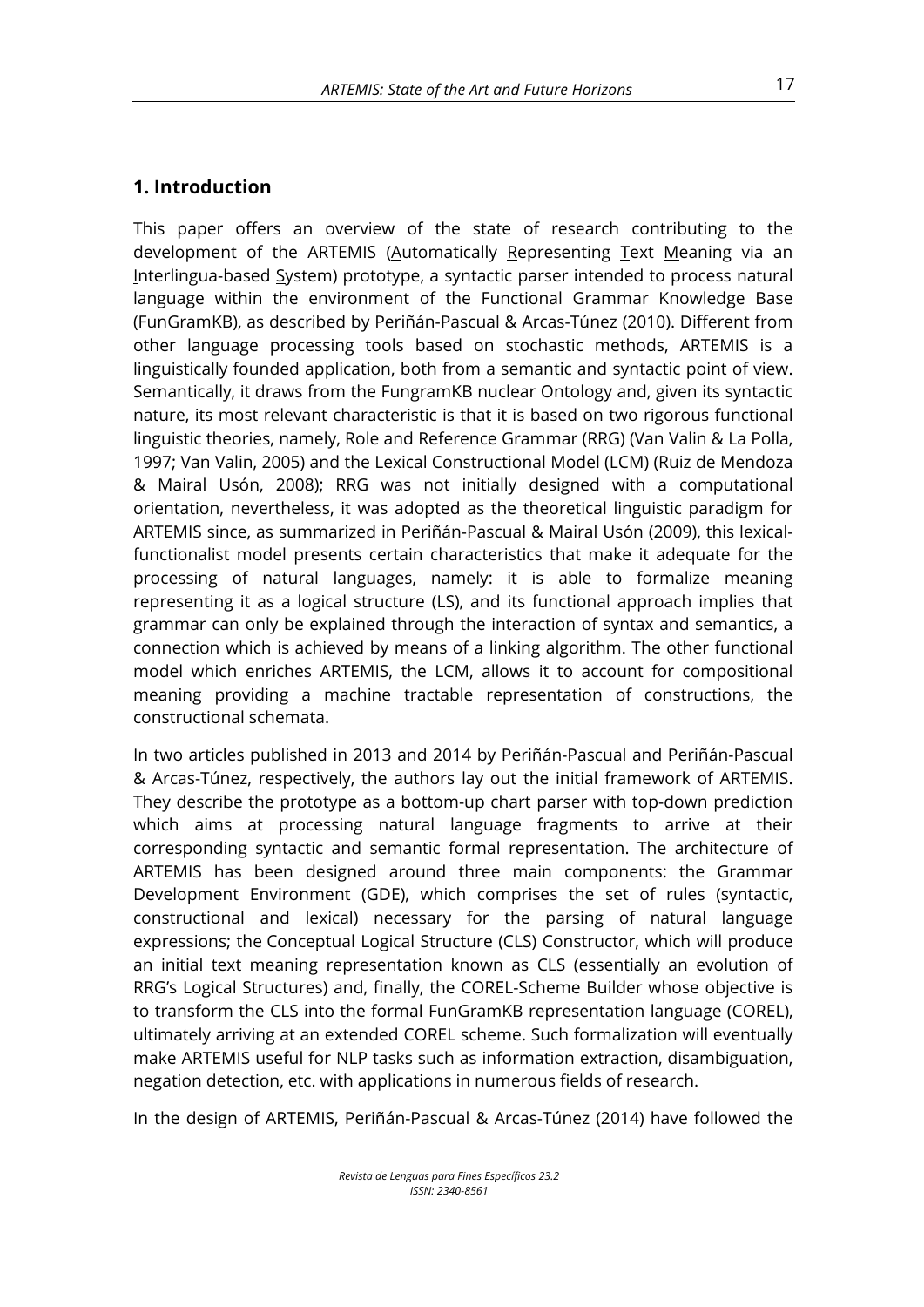paradigm of unification grammars (Boas & Sag, 2012; Sag, Wasow & Bender, 2003). In this line, the GDE -the component where the grammatical, lexical and constructional rules are developed- encapsulates two types of constructs: a catalogue of Attribute-Value Matrixes (AVMs) to describe grammatical units, and the production rules necessary to build a feature based grammar. To date, the major research efforts have focused on the GDE, but neither of these two constructs have yet been fully developed. The aim of this paper is to give an overview of the investigation carried out so far in an attempt to design the rules for parsing simple clauses in English, as well as pointing at prospective research needed for the completion of this NLP project.

## **2. Adjustments to the linguistic model**

ARTEMIS is still in an early stage of development, therefore, the rules it stores, the so called versión 1.0 rules, may be considered preliminary. As Cortés Rodríguez & Mairal-Usón (2016) point out, the computational implementation of RRG as intended by ARTEMIS implies certain adjustments in the linguistic model. Whereas RRG is able to connect the lexical entries of verbs with their syntactic realizations through the linking algorithm, it lacks the mechanisms to satisfactorily account for constructional meaning. Consequently, ARTEMIS needs a constructionist linguistic model, as is the LCM, to be able to process this type of meaning, since, at sentential level, argumental constructions can take precedence over core verbal semantics and, therefore, alter the argumental structure of the predicate, as we will see in the following section. To account for this possibility, Periñán-Pascual & Arcas Túnez (2014) propose a modification of the RRG layered structure of the clause (LSC) by adding a new CONSTR-L1 node between the Clause and the Core nodes. Cortés Rodríguez & Mairal-Usón (2016) further consider that the addition of this new node entails the redefinition of the original RRG Pre-Core slot position as PreC-L1 position. The rationale for this change being that the Pre-Core Slot may house not only those Core constituents stated by RRG (i.e. fronted and interrogative elements), but also constituents which are triggered by a construction, as the following examples proposed by Cortés Rodríguez & Mairal-Usón (2016: p. 96) illustrate:

- (1) *For whom* did you wrap the gift? (Beneficiary L1-Construction)
- (2) *What* did you open the safe with*?* (Instrumental Construction)
- (3) *Into which window* did you kick the ball*?* (Caused-Motion L1- Construction)

Another necessary adjustment to the RRG model derives from the fact that ARTEMIS shares characteristics of unification grammars, in such a way that parsing relies not only on syntactic rules but also on the semantic and grammatical information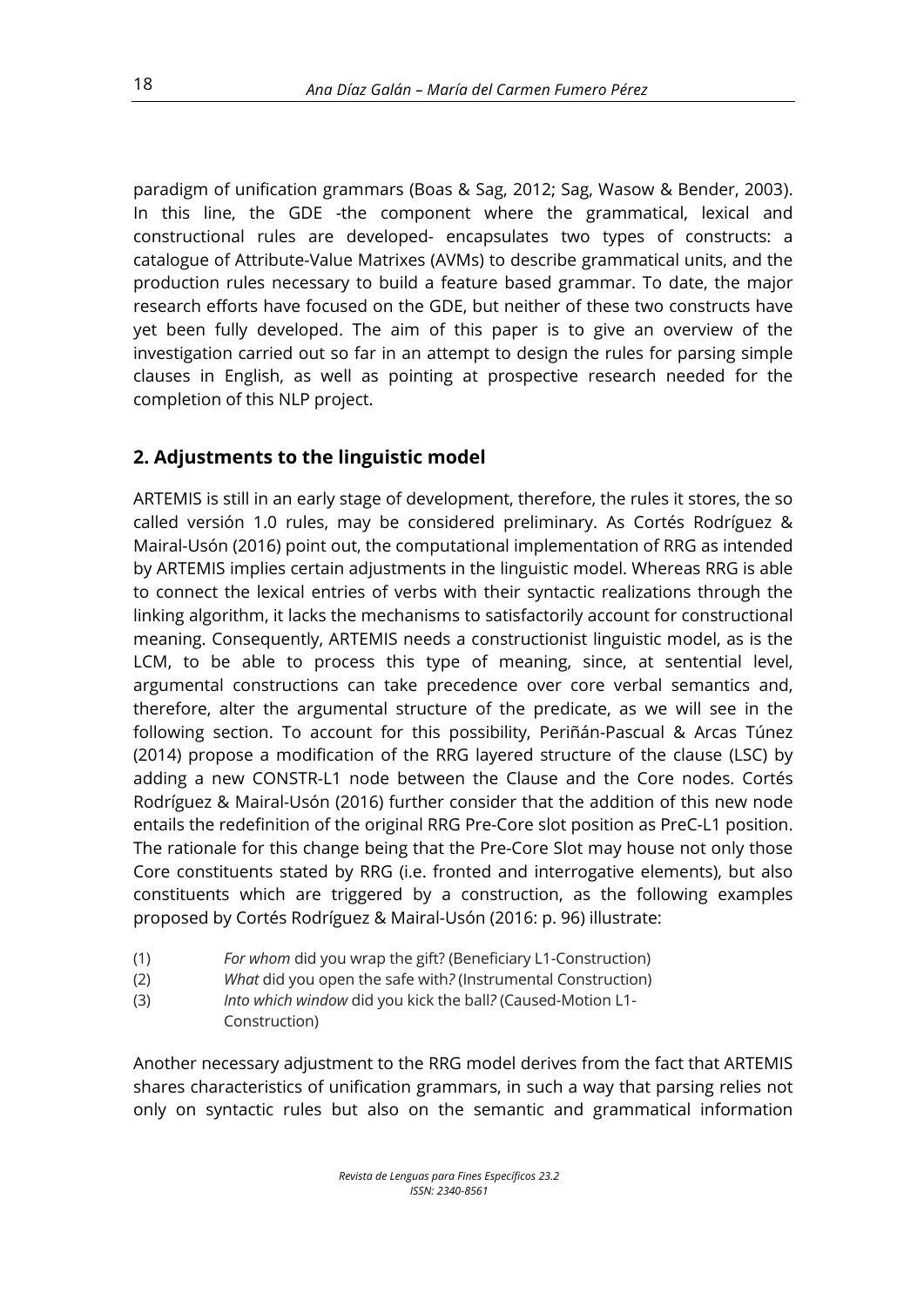contained in the AVMs. Whereas in RRG abstract grammatical categories such as illocutionary force, aspect or negation are described in the operator projection, in ARTEMIS these values -as well as the function words associated with them- are represented in the form of feature bearing matrixes, which now belong to the constituent projection, as illustrated in Figure 1 taken from Cortés Rodríguez & Mairal-Usón (2016, p. 97).



*Figure 1. Modified layered structure of the clause in ARTEMIS (partial).*

As a result of this approach, every grammatical category in the LSC has to be thoroughly described by listing the attributes that define it in a feature bearing matrix. At the same time, these attributes need their own description in another AVM, in such a way that, whenever a category, an attribute or a new part of speech (POS) is introduced, the corresponding AVM must be created and stored in the catalogue of AVMs in the GDE. As a result -with the exception of the Left Detached Position (LDP) and the Right Detached Position (RDP)-, all the other elements of the LSC have been described in the work of various authors. The following list gathers these up to date descriptions:

CLAUSE (Cortés-Rodríguez 2016b, p. 91)

<Category Type="CL"> <Attribute ID="Akt" /> <Attribute ID="Concept " />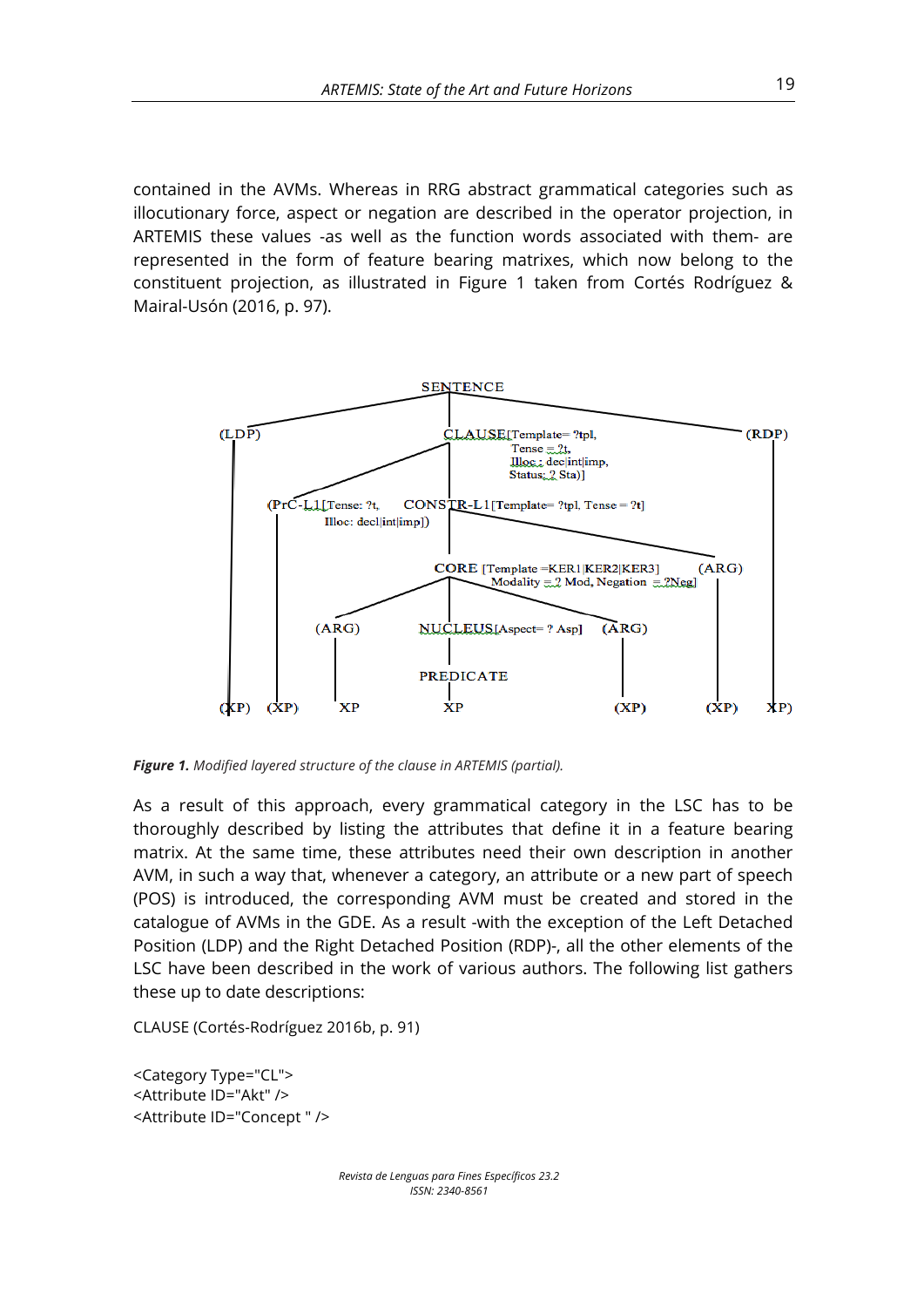<Attribute ID="Illoc" /> <Attribute ID="Status" /> <Attribute ID="Template" /> <Attribute ID="Tense" /> </Category>

PrC-L1 (adapted from Mairal-Usón & Cortés-Rodríguez, 2017)

```
<Category Type=" PrC-L1"> 
<Attribute ID="Akt " />
<Attribute ID="Concept " /> 
<Attribute ID="Illoc" /> 
<Attribute ID="Mod " /> 
<Attribute ID="Neg" /> 
<Attribute ID="Sta" />
<Attribute ID="Template " /> 
<Attribute ID="Tense" /> 
<Attribute ID="Weight" />
```
CONSTR-L1 (adapted from Cortés-Rodríguez 2016b, p. 89)

```
<Category Type=" CONSTR-L1 "> 
<Attribute ID="Akt " /> 
<Attribute ID="Concept " /> 
<Attribute ID="Illoc " />
<Attribute ID="Mod" />
<Attribute ID="Sta" />
<Attribute ID="Template" /> 
<Attribute ID="Tense" /> 
<Attribute ID="Weight" />
</Category>
```
CORE (Cortés-Rodríguez 2016b, p. 81)

```
<Category Type="CORE"> 
<Attribute ID="Concept " /> 
<Attribute ID="Illoc " /> 
<Attribute ID="Mod" /> 
<Attribute ID="Neg" />
<Attribute ID="Num" /> 
<Attribute ID="Per" />
<Attribute ID="Recip" /> 
<Attribute ID="Reflex" />
```
*Revista de Lenguas para Fines Específicos 23.2 ISSN: 2340-8561*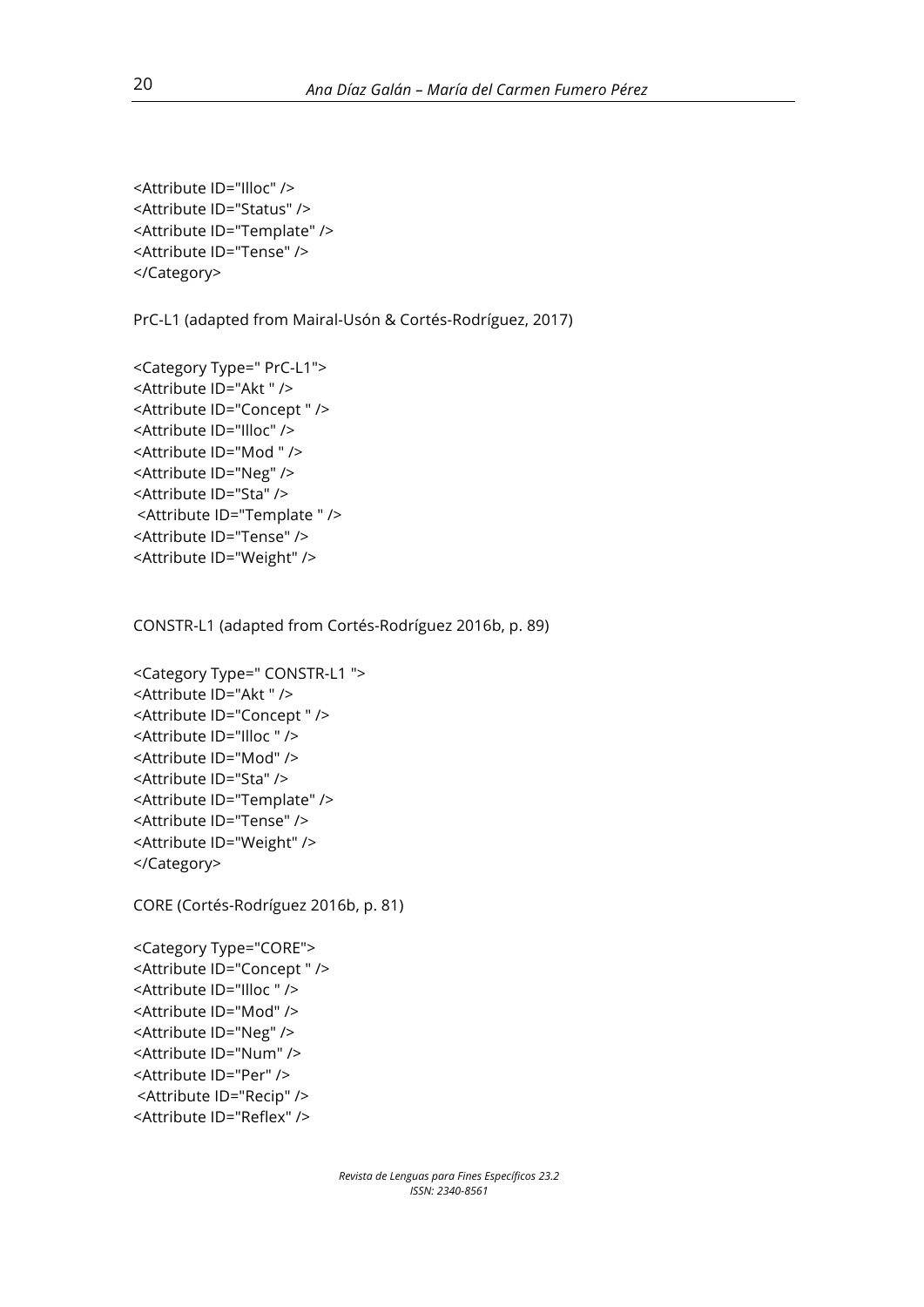<Attribute ID="Sta " /> <Attribute ID="Template" /> <Attribute ID="Tense" /> </Category>

NUC (Cortés Rodríguez & Mairal-Usón, 2016, p. 43)

<Category Type="NUC"> <Attribute ID="Asp" /> <Attribute ID="Concept"/> <Attribute ID="Illoc" /> <Attribute ID="Mod" /> <Attribute ID="Num" /> <Attribute ID="Per" /> <Attribute ID="Recip" /> <Attribute ID="Reflex" /> <Attribute ID="Sta" /> <Attribute ID="Template" /> <Attribute ID="Tense" /> </Category>

PRED (Adapted from Cortés Rodríguez & Mairal-Usón, 2016, p. 22)

<Category Type="PRED"> <Attribute ID="Akt " /> <Attribute ID="Concept"/> <Attribute ID="Illoc" /> <Attribute ID="Num" /> <Attribute ID="Per" /> <Attribute ID="Recip" /> <Attribute ID="Reflex" /> <Attribute ID="Template" /> <Attribute ID="Tense" /> </Category>

ARG (Adapted from Martín Díaz, this volume)

<Category Type="ARG"> <Attribute ID="Concept" /> <Attribute ID="Macro" /> <Attribute ID="Num" /> <Attribute ID="Per" /> <Attribute ID="Phrase" />

> *Revista de Lenguas para Fines Específicos 23.2 ISSN: 2340-8561*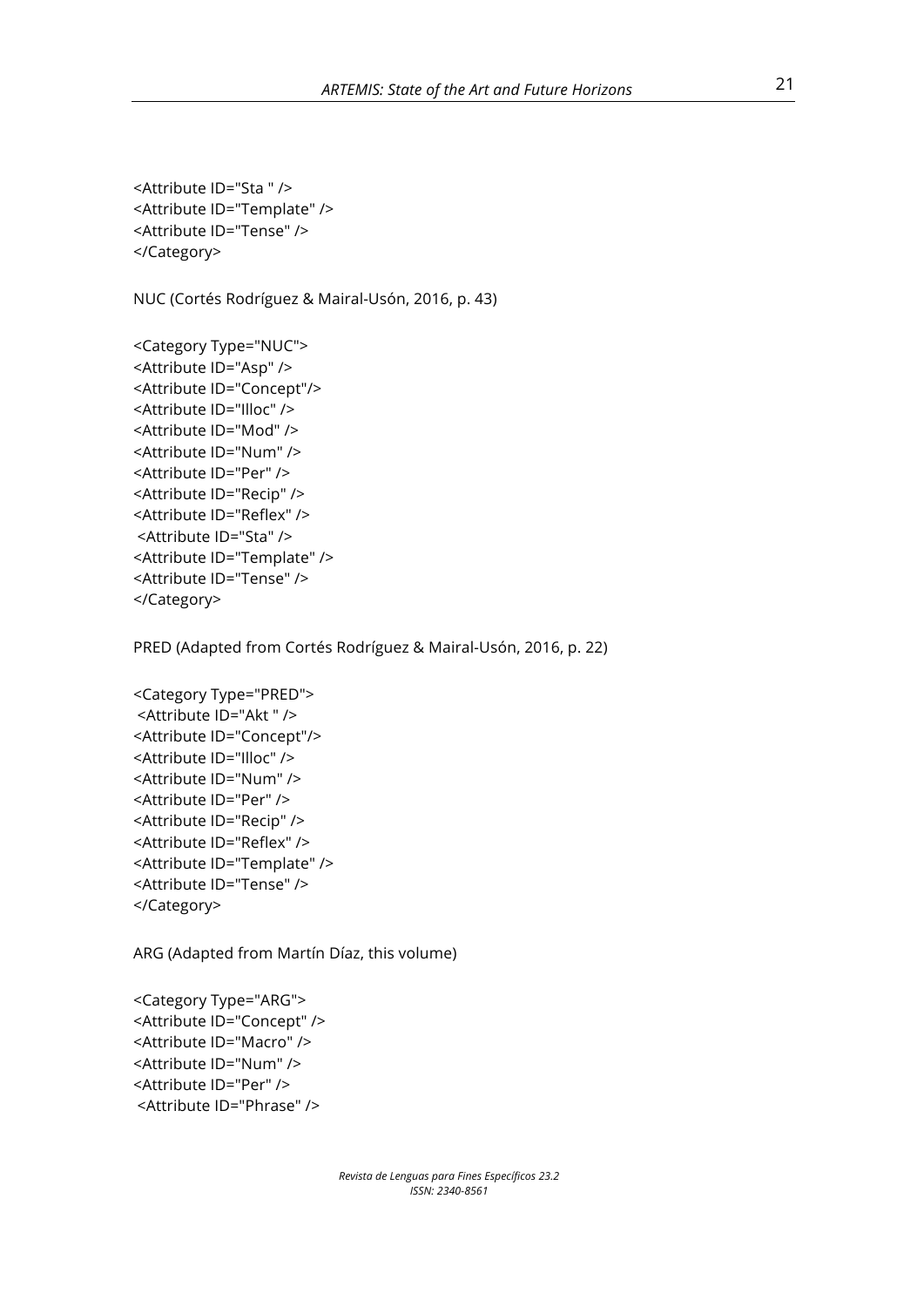```
<Attribute ID="Role" /> 
<Attribute ID="Template" /> 
<Attribute ID="Variable" /> 
</Category>
```
AAJ (adapted from Mairal-Usón & Cortés-Rodríguez, 2017)

```
<Category Type="AAJ"> 
<Attribute ID="Concept"/>
<Attribute ID="Macro" /> 
<Attribute ID="Num" /> 
<Attribute ID="Per" />
<Attribute ID="Phrase" />
<Attribute ID="Prep" />
<Attribute ID="Role" /> 
<Attribute ID="Template" /> 
<Attribute ID="Variable" /> 
</Category>
```
ADJUNCT (Adapted from Martín Díaz, this volume)

```
<Category Type="ADJUNCT"> 
<Attribute ID="Concept"/>
<Attribute ID="Phrase" />
<Attribute ID="Prep" />
<Attribute ID="Role" />
</Category>
```
As was pointed out, the attributes that characterize each of the categories above, which would belong in the RRG operator projection, should also be defined by means of AVMs, for example, the AVM for the attribute illocutionary force ("Illoc") has been described as follows:

Illoc (Adapted from Cortés Rodíguez & Mairal-Usón, 2016, p. 100)

```
<Attribute ID="Illoc" obl="+"num="1">
<Value>?illoc</Value>
<Value Tag= "declarative" >dec</Value>
<Value Tag= "interrogative" >int</Value>
<Value Tag= "imperative" >imp</Value>
</Attribute>
```
*Revista de Lenguas para Fines Específicos 23.2 ISSN: 2340-8561*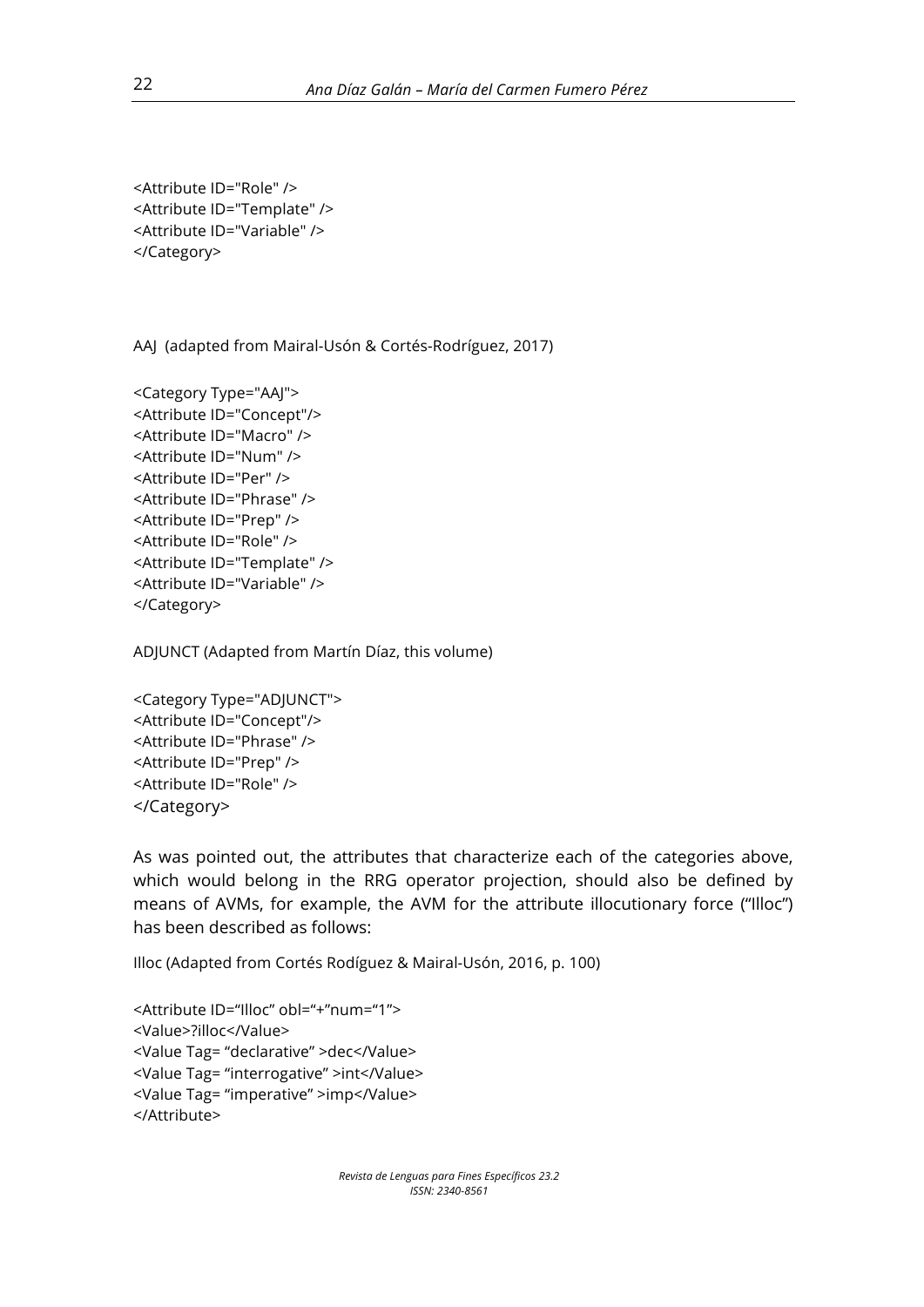In the same line, an AVM must be designed for every newly created part of speech (POS). For instance, a category such as AUXN, conceived to account for enclitic negative forms of primary auxiliaries, has been described as:

AUXN (adapted from Martín Díaz, this volume)

<Category Type="AUXN"> <Attribute ID="Aspect"/> <Attribute ID="Illoc"/> <Attribute ID="Num"/> <Attribute ID="Per "/> <Attribute ID="Pol"/> <Attribute ID="Syn"/> <Attribute ID="Tense"/> </Category>

Likewise, the function words corresponding to such categories must also be described and stored in the GDE in the form of lexical rules, as illustrated by the following rule for the past negative and enclitic form of the primary auxiliary DO:

Lexical Rule for *didn't* (Díaz Galán & Fumero Pérez, 2016) didn't [Pol:n,Tense:past]

The parsing of units smaller than the clause such as the phrase has brought by further adjustments to the RRG linguistic model. Parallel to the changes made to the LSC, Cortés-Rodríguez (2016b) proposes a reinterpretation of the layered structure of Noun Phrases and Adjective Phrases. To maintain consistency with the description of the grammatical components of the clause which is based on functionality, and following Van Valin´s (2008) proposal, the labels Noun Phrase (NP) and Adjective Phrase (AdjP) are replaced with the functionally and typologically motivated labels Referential Phrase (RP) and Modifier Phrase (MP). As stated in Cortés-Rodríguez (2016b, p. 83): 

There is no restriction for RPs to be headed exclusively by any specific lexical category. The same as there is a strong tendency, but not an absolute correlation, for verbs to be the nuclei of clauses, there is a strong tendency for nouns to be the nuclei of RPs, but it is not always the case that there is a nominal nucleus.

In the same article, the author develops the internal layered structure of these two types of phrasal constituents. As we can see in Figure 2 (Cortés-Rodríguez, 2016b, p. 84), the layered structure of phrases also presents constituent projection and operator projection: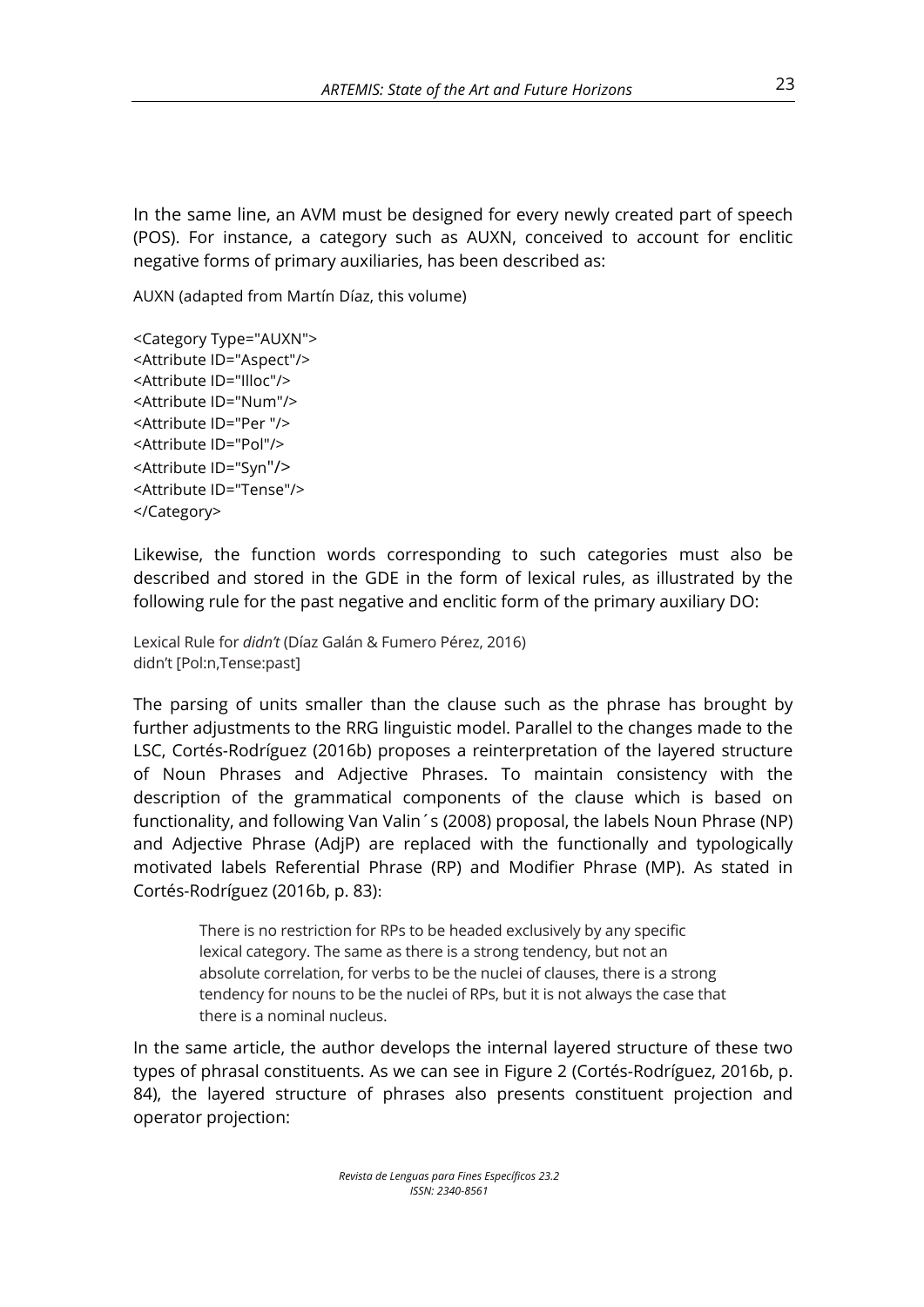

*Figure 2. Layered structure of Referential Phrases.* 

RPs include the following layers: (a) a Nucleus, commonly a noun or an adjective; (b) a Core, which integrates both the Nucleus and some optional modifiers (typically PPs), and (c) the higher layer, the RP itself, that houses both the Core and an optional RP Initial Position (RPIP) which parallels both the detached and extra Core slot positions in the Layered Structure of the Clause. RPIP can be filled by genitive modifiers (such as "*this evening's* conference") or *wh-*words of the type "*which* blue skirt"; definiteness operators, possessives, and demonstratives can also occupy this position. Each of these layers can also be modified by operator categories, such as Nominal aspect (Nuclear operator), which refers to count-mass distinction; Number, Quantification and Negation (Core Operators) and Definiteness and Deixis (RP operators). Let us recall that the operator projection will also be replaced by Unification devices affecting the information stored in the AVMs corresponding to the different nodes of the syntactic projection.

There can also be peripheral elements affecting each of the layers in the LSRP, thus, restrictive modifiers (MPs and relative clauses) are treated as nuclear peripheries (e.g. my *good* friend *who lives in Canada*). Setting PPs and MPs are Core peripheral elements (e.g. the devastating earthquake *in San Francisco in 1906*) and nonrestrictive modifiers are RP peripheral elements (e.g. the devastating earthquake in San Francisco in 1906, *which killed more than 3000 people*).

The AVMs for each of the nodes in the LSRP proposed by Cortés-Rodríguez (2016b,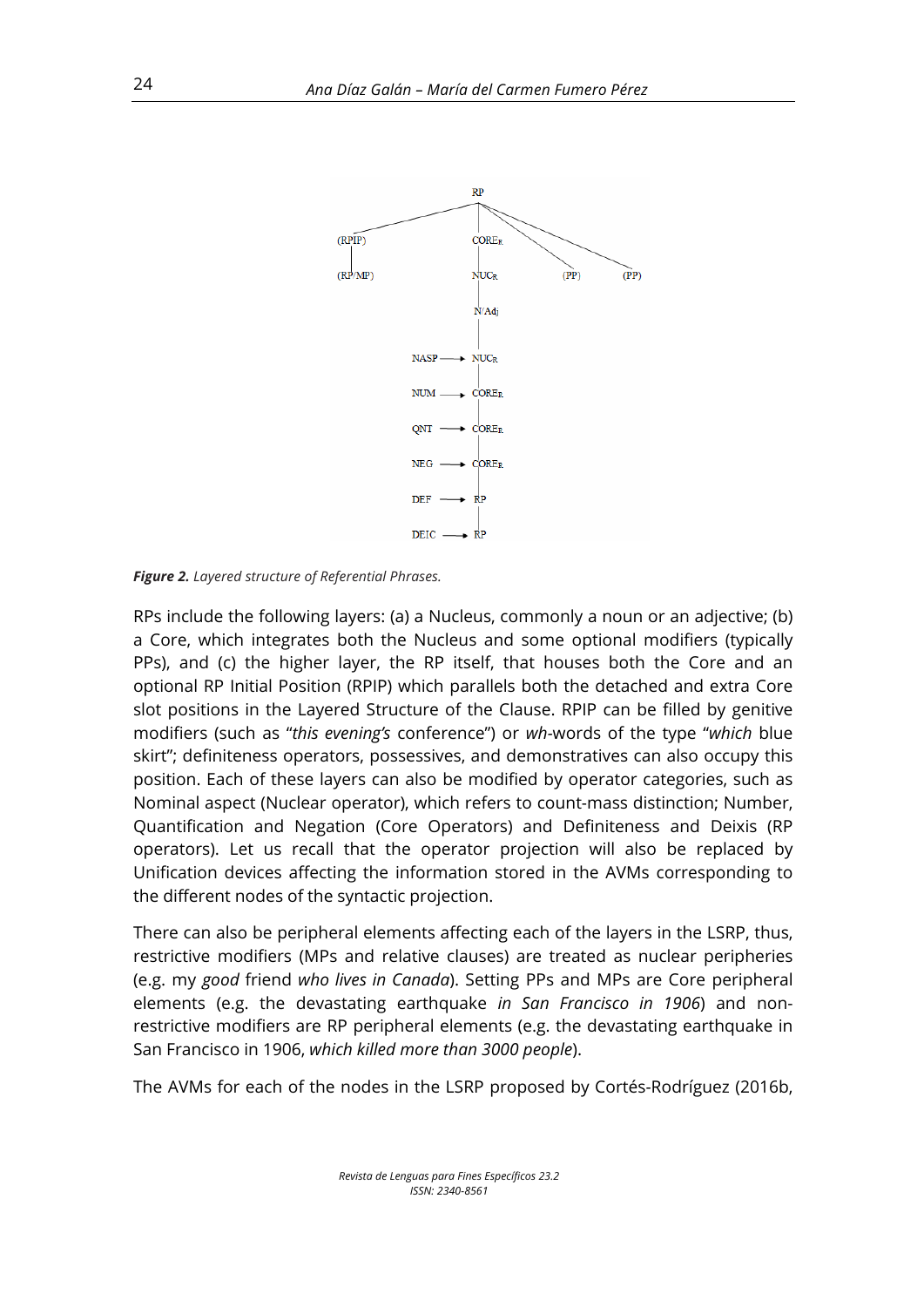pp. 101-102) are the following<sup>2</sup>:

<Category Type="RP"> <Attribute ID="Case" /> <Attribute ID="Count" /> <Attribute ID="Def" /> <Attribute ID="Num" /> <Attribute ID="Prox" /> </Category> <Category Type="NUC-RP"> <Attribute ID="Count" /> <Attribute ID="Num" /> </Category> <Category Type="CORE-RP"> <Attribute ID="Count" /> <Attribute ID="Num" /> <Attribute ID="Pol" /> </Category>

<Category Type="RPIP"> <Attribute ID="Def" /> <Attribute ID="Num" /> <Attribute ID="Prox" /> </Category>

<u> Andreas Andreas Andreas Andreas Andreas Andreas Andreas Andreas Andreas Andreas Andreas Andreas Andreas Andreas</u>

Finally, modifier phrases also present a parallel Layered Structure (LSMP) as illustrated by the MPs *very easily forgotten* and *reminiscent of the worst times* in the following analysis by Cortés-Rodríguez (2016b, p. 100):

<sup>&</sup>lt;sup>2</sup> We refer the reader to Cortés-Rodríguez (2016b) for a full-fledged description of phrasal constituents which includes, as well as the AVMs reproduced here, the syntactic rules which govern their behaviour.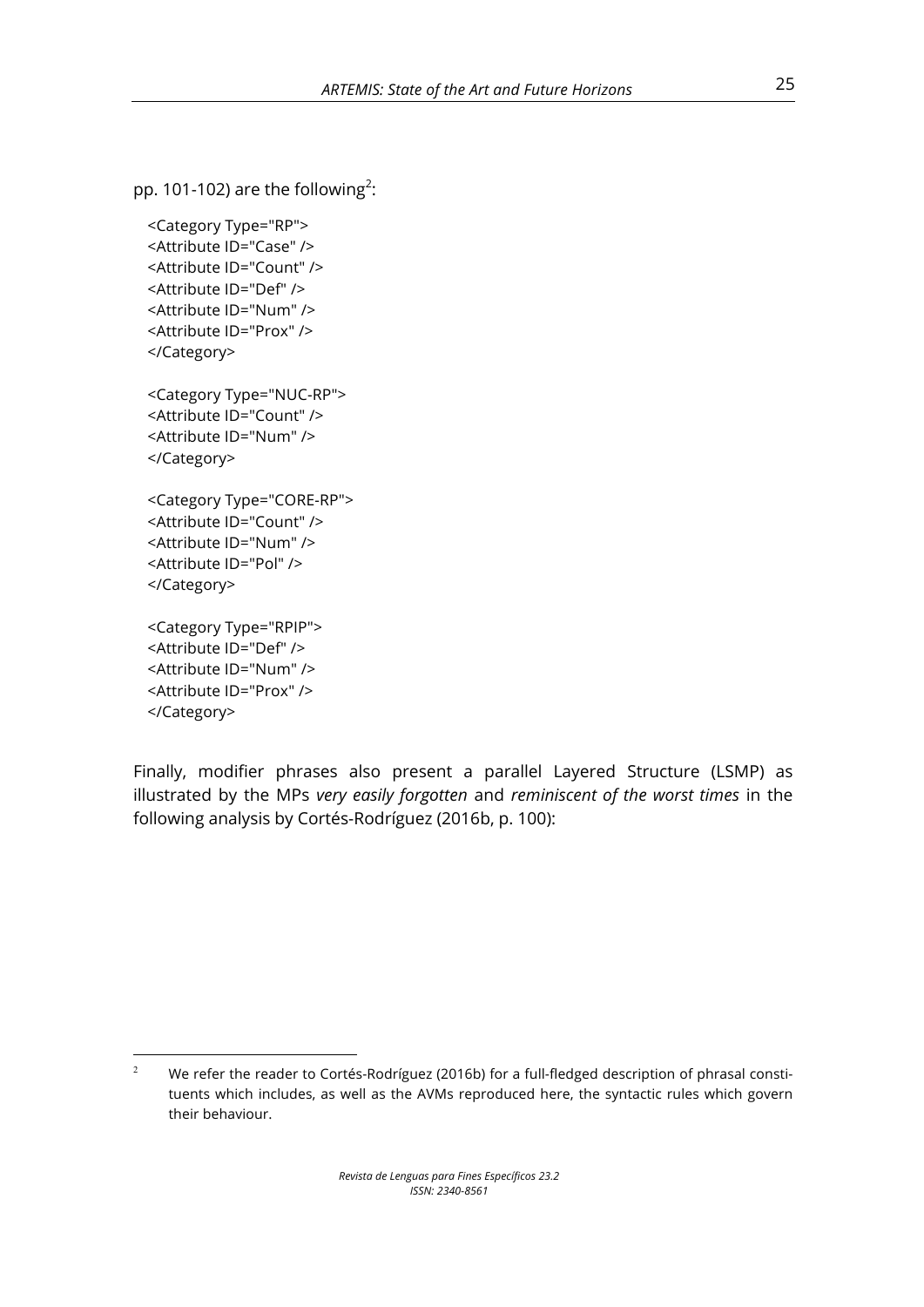

#### **3. Accounting for constructional meaning**

<u> Andreas Andreas Andreas Andreas Andreas Andreas Andreas Andreas Andreas Andreas Andreas Andreas Andreas Andreas</u>

As we have already pointed out, one of the differences between the linguistic model adopted by ARTEMIS and RRG is that, in the former, constructional meaning is a defining feature. In ARTEMIS, constructional meaning can be derived from the information contained in the core grammar of the verb available in the Lexicon (in the form of lexical templates) and from the constructional schemata contained in the Grammaticon. This module compiles the description of constructions in the form of AVMs which enumerate the main features and establish the set of constraints that characterize each construction. Following the tenets of the LCM, the Grammaticon stores four types of constructions: argumental (L1), implicational (L2), illocutionary (L3) and discursive (L4). However, at its current status of implementation, ARTEMIS can only answer for L1 argumental constructions, that is, those that draw from predicate-argument relations<sup>3</sup>.

In an attempt to capture the difference between the information provided by the Lexicon and the Grammaticon, Periñán-Pascual & Arcas-Túnez (2014) make a

 $3$  For a detailed analysis of how constructional schemata – both for argument and idiomatic constructions – is represented within the GDE, we address the reader to the recent paper by Mairal Usón & Periñán-Pascual (2016).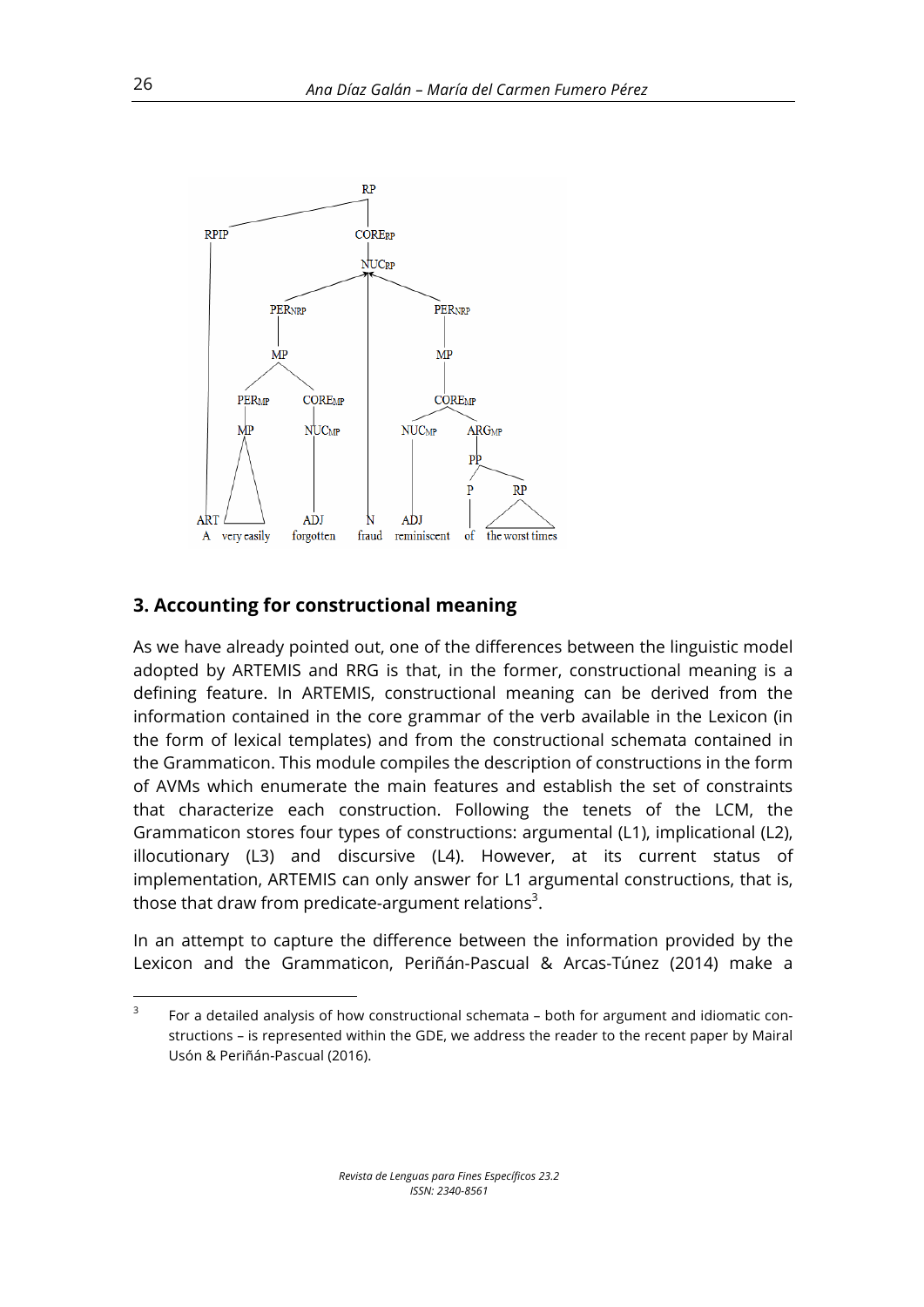distinction between Kernel constructions and other argumental constructions. The first are determined by the semantics of the verb, which, depending on the variables in the lexical template stored in the Lexicon, can be: Kernel 0 (zero argument verbs), Kernel 1 (intransitive), Kernel 2 (monotransitive) and Kernel 3 (ditransitive); while the second are those argumental constructions which cannot be derived from the lexical templates. Nevertheless, this distinction between Kernel construction and other argumental constructions may need revision, since, as Luzondo-Oyón & Ruiz de Mendoza (2015) and Fumero Pérez & Díaz Galán (2017) point out, Kernel constructions are not of compositional nature and, therefore, should not be labelled constructions.

Fumero Pérez & Díaz Galán (2017) defend a conception of L1 constructions within FunGramKB that necessarily implies the alteration of the core grammar of the verb for a structure to be considered an L1 construction. Computationally speaking, this distinction is relevant, for it affects the representation of meaning in ARTEMIS, namely the CLS. The changes introduced by a construction may be related to the removal of arguments, the addition of non-optional constituents such as argument adjuncts (AAJs) or secondary nuclei (NUC-s) and/or the modification of the aspectual meaning or *Aktionsart:*

- (4) Louise baked a cake *for the kids* (argument adjunct addition).
- (5) The pond froze *solid* (secondary nuclei addition).
- (6) The window broke (argument removal and change in the inherent *Aktionsart* of the verb *break* from Causative Accomplishment to Accomplishment).

This more restricted view of constructions entails a restructuring of the L1 Constructicon catalogue. Accordingly, in the same paper, Fumero Pérez & Díaz Galán (2017) present a reorganization proposal which distinguishes three main types of argumental constructions: a) constructions which affect the number of arguments, b) those which imply a change in *Aktionsart* and c) constructions which involve both a modification in the number of arguments and in the *Aktionsart*. In turn, Rodríguez– Juárez (in press), after analyzing the behaviour of locative constructions within the framework of RRG, proposes the addition of two new criteria to the previous proposal, namely, d) the L1 construction involves a phrase shift, typically as a result of marked macrorole assignment, and e) the L1 construction changes aspectual meaning (*Aktionsart*) and it also either adds or substracts arguments, or involves a phrase shift, as the following examples illustrate:

- (7) Locative Construction: *He spread her toast with butter* (phrase shift as a result of marked macrorole assignment).
- (8) Cognate Object Construction: *Sarah sang a song* (change of aspectual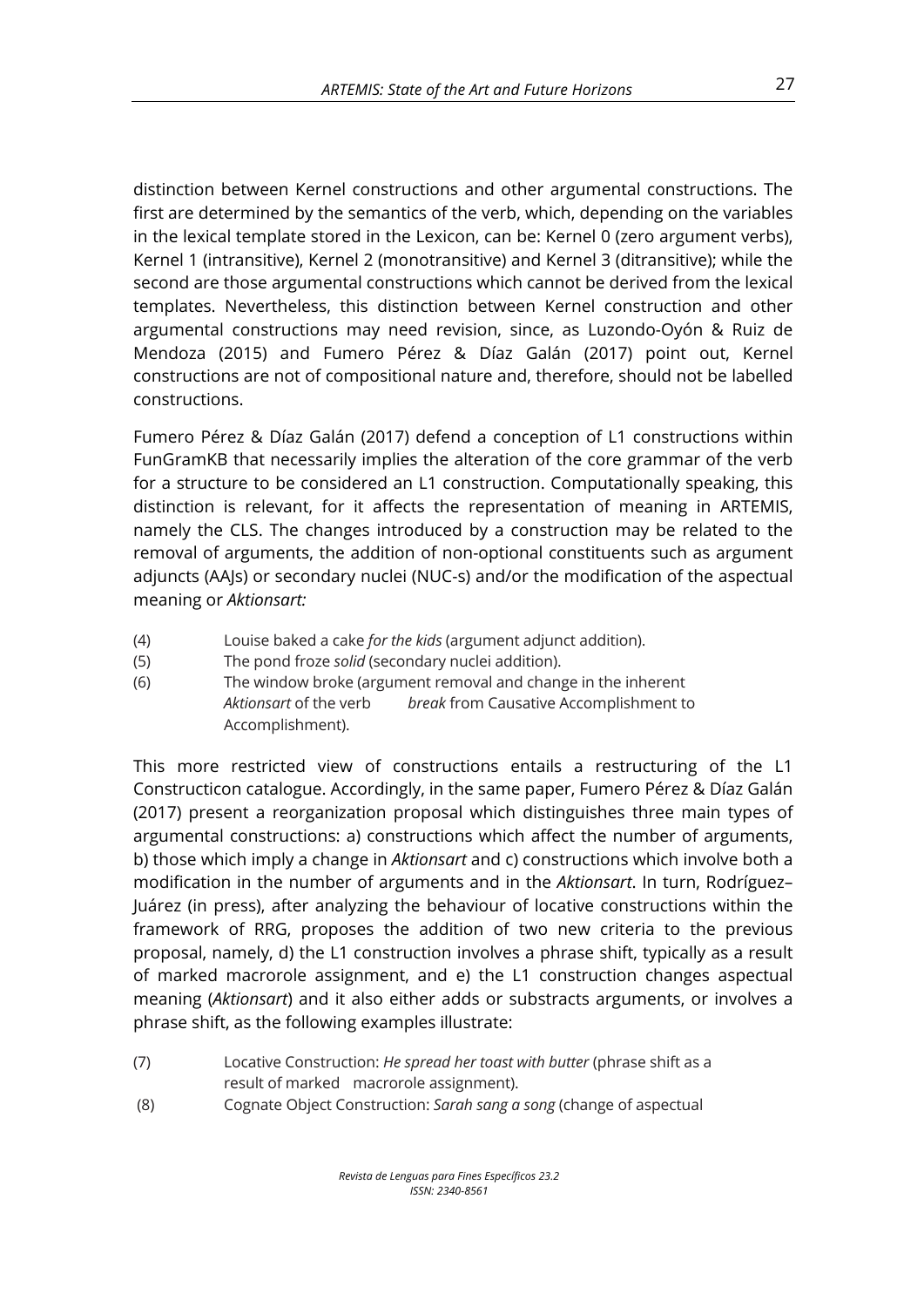meaning and addition of a constituent).

In the same way that each category in the LSC and every new POS has to be described with an AVM, the semantic and syntactic information that characterizes a construction also needs to be gathered in its corresponding feature bearing matrix to allow the parser to retrieve it and integrate it in the enhanced LSC. This information is stored in the Constructicon within the Grammaticon, which -when completed- will provide a thorough description of the revised L1- Construction catalogue. Figure 3 (proposed by Luzondo-Oyón & Ruíz de Mendoza (2015, p. 17)) exemplifies the type of information contained in the AVM for the Intransitive Motion Construction:



*Figure 3. AVM for the Intransitive Motion construction.*

#### **4. Parsing the simple sentence**

Research efforts related to ARTEMIS have so far concentrated on the development of the parsing routine for simple sentences in English. To perform this task we need to provide the parser with three kinds of rules: lexical and constructional rules, as already mentioned, and purely syntactic rules. The former (lexical and constructional rules) "are created in runtime in accordance with the tokens from the input stream" (Periñán-Pascual, 2013, p. 223); the latter, however, have to be designed manually by the linguist.

Syntactic rules allow the parser to distinguish the different realization possibilities of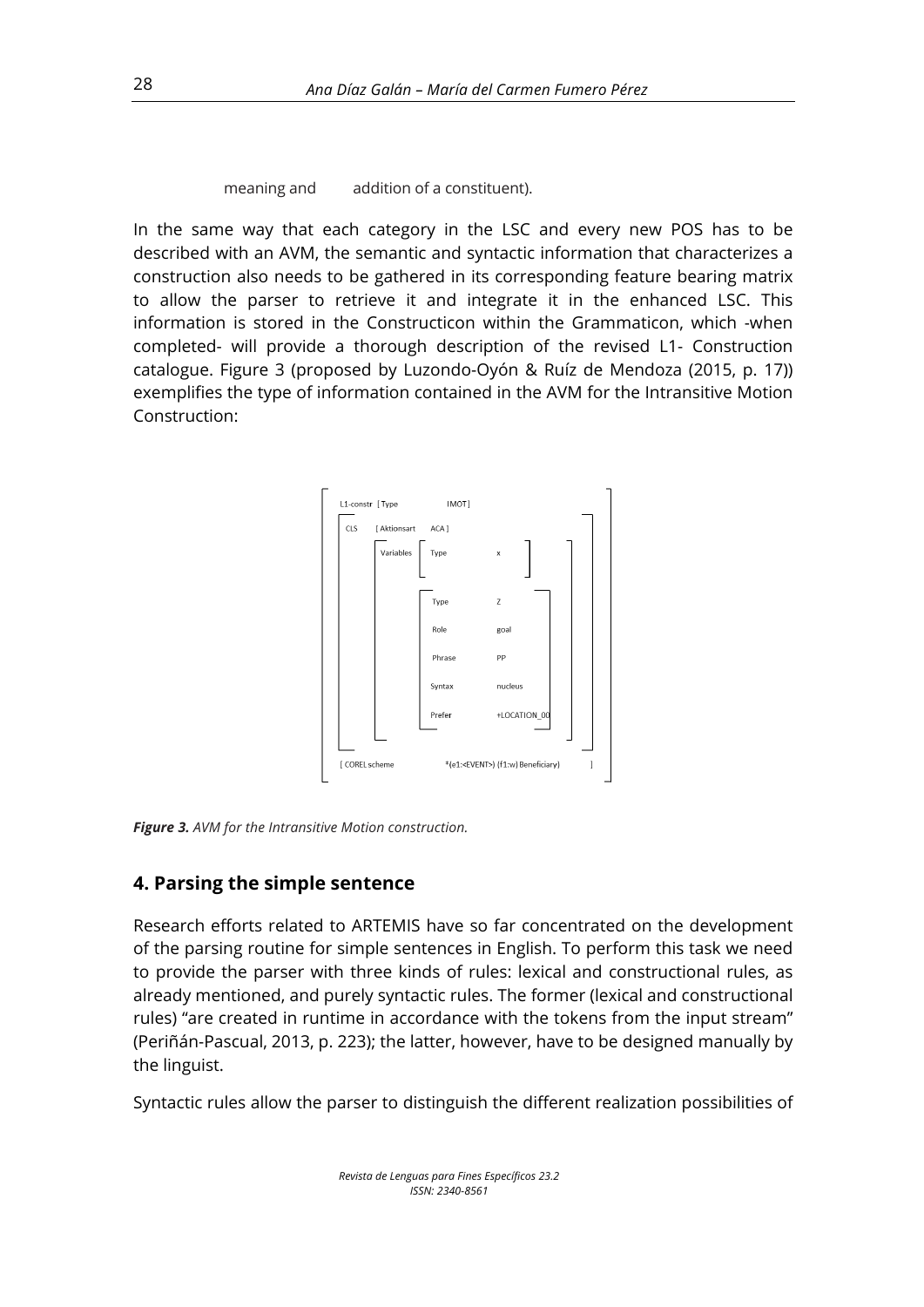each of the categories of the LSC. The linguist starts by describing the simplest of the options available for each of the categories, which will become increasingly more complex to account for the different forms the category may adopt. For example, the following rule (Cortés Rodríguez & Mairal-Usón, 2016, p. 107) describes the PRED when it is realized by a single lexical verb:

Rule for the PRED:

PRED[concept= ?, illoc=?, num=?, per=?, tpl=?, t=?]

Likewise, the simplest option for the rule for the NUC would be the following (adapted from Cortés Rodríguez & Mairal Usón, 2016, p. 100):

Rule for the NUC:

NUC [asp=?, concept=?, illoc=?, mod=? num=?, per=?, recip=?, reflex=?, sta=?, tpl=?, =?t=?]  $\rightarrow$  PRED[akt=?, concept= ?, illoc=?, num=?, per=?, recip=?, reflex=?, sta=?, tpl=?, t=?]

These rules for NUC and PRED correspond to simple declarative sentences of the type:

(9) He writes a new chapter.

When the PRED is composed of a lexical verb together with one or more auxiliaries, the rule becomes equally more complex, since it has to render the different combination possibilities, as illustrated in the following rule proposed by Cortés Rodríguez & Mairal-Usón (2016, pp. 100-101):

Rule for the NUC and for the PRED with AUX:

```
NUC asp=?, concept=?, illoc=?, mod=? num=?, per=?, recip=?, reflex=?, 
sta=?, tpl=?, =?t=?] \rightarrow PRED[[akt=?, concept= ?, illoc=?, num=?, per=?,
recip=?, reflex=?, sta=?, tpl=?, t=?]] | | AUX[asp= pf | pr, illoc= dec |
imp, num= pl \mid sg, per= 1 \mid 2 \mid 3, syn= ving \mid vpar, t= past \mid pres]
PRED[concept= ?, syn= ving │ vpar, tpl=?] || MODD[illoc= dec, mod=
abl| obl | perm | psbl| vol, num= pl | sg | null, per= 1 | 2 | 3, null,
syn= toverb | null, = past | pres | null] PRED[concept= ?, tpl=?] ||
MODST[illoc= dec, num= pl | sg, | null per= 1 | 2 | 3, | null, sta= inf |
nec | poss | subj, syn= toverb | null, t= past | pres] PRED[concept= ?,
tpl= ?] || AUX[asp= pf, illoc= dec | imp, num= pl | sg, per= 1 \mid 2 \mid 3,
syn= apar, t= past | pres] APAR [asp= pr, syn= apar + ving ]
PRED[concept= ?, syn= ving, tpl=?] | | MODD[illoc= dec, mod= abl ∣ obl
︱perm︱psbl︱vol, num= pl ︱sg ︱null, per= 1︱2︱3, null, syn= toverb
```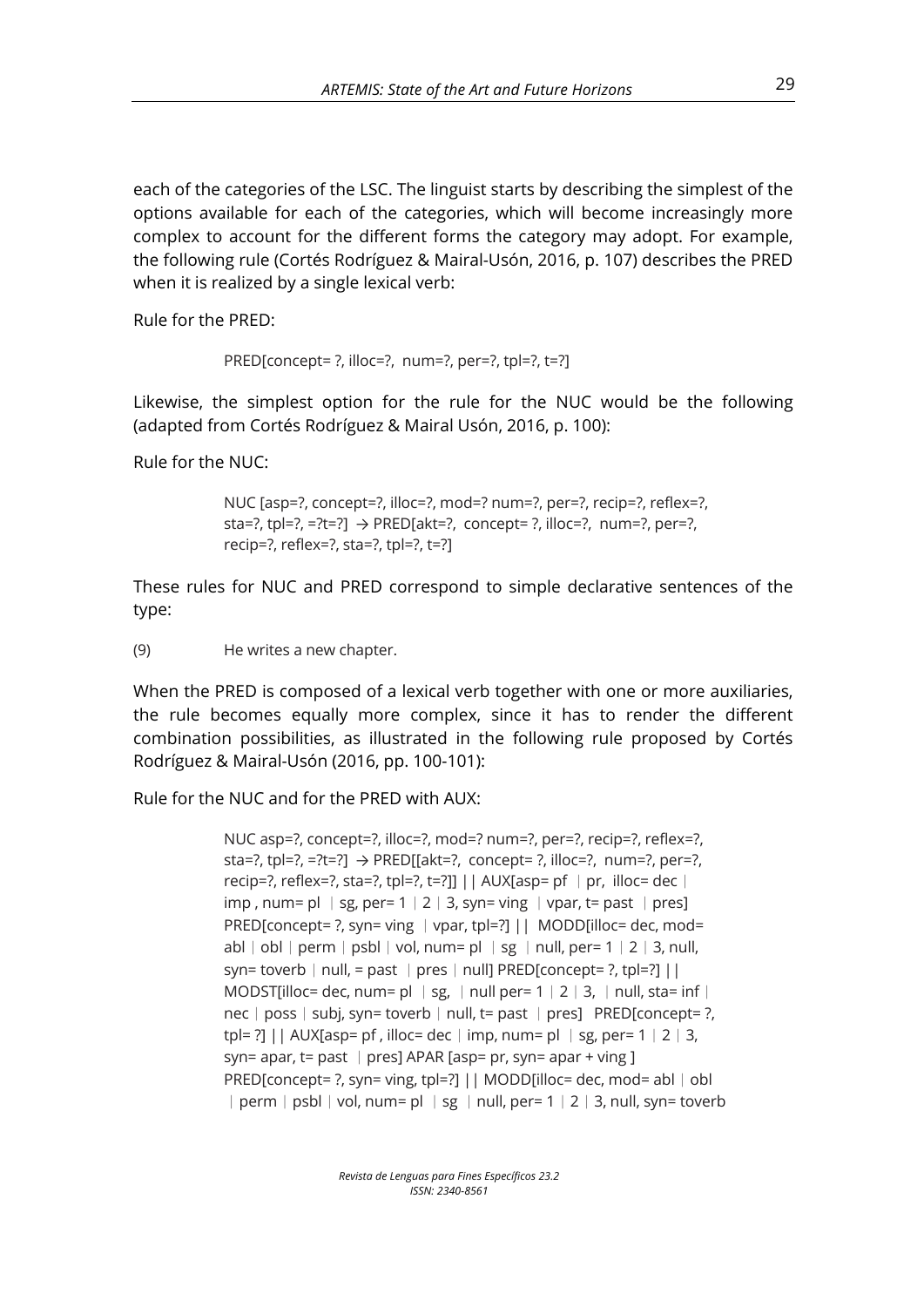︱null, t= past ︱pres︱null] AUX [asp= pf ︱ pr, syn= ving ︱ vpar ] PRED[concept= ?, syn= ving ︱ vpar, tpl=?] || MODD[illoc=dec, mod= abl ︱obl︱perm︱psbl︱vol, num: pl ︱sg ︱null, per: 1︱2︱3 ︱null, syn= toverb | null, t= past | pres | null] AUX [asp: pf, syn= apar] APAR[asp: pr syn= apar + ving ] PRED[concept: ?, syn= ving, tpl=?] || MODST [illoc= dec, num= pl  $\mid$  sg,  $\mid$  null per= 1  $\mid$  2  $\mid$  3,  $\mid$  null, sta= inf  $\mid$  nec  $\mid$  poss  $\mid$ subj, syn= toverb | null, t= past | pres | null] PRED[concept= ?, syn= toverb | null, tpl=?] ||MODST[illoc= dec, num= pl | sg, | null, per= 1 |  $2 | 3, | null, \text{sta: inf} | \text{nec} | \text{poss} | \text{subj, syn} = \text{toverb} | null, \text{te past} |$ pres | null] AUX [asp: pf, syn= toverb | null + apar] APAR[asp: pr syn= toverb | null + apar] PRED[concept: ?, syn= ving, tpl:?] | | MODST [illoc= dec, num= pl  $\mid$  sg,  $\mid$  null, per= 1  $\mid$  2  $\mid$  3,  $\mid$  null, sta= inf  $\mid$  nec  $\mid$  poss  $\mid$ subj, syn= toverb | null, t= past | pres | null] MODD[mod= abl | obl | perm | psbl | vol, syn= toverb | null + toverb ] PRED[concept= ?, syn= toverb | null, tpl:?] || MODST [illoc= dec, num= pl  $\mid$  sg,  $\mid$  null, per= 1  $\mid$ 2 │ 3, │ null, sta= inf │ nec │ poss subj, syn= toverb │ null, t= past │ pres ︱null] MODD[mod= abl︱obl︱perm︱psbl︱vol, syn= toverb︱null + toverb] AUX [asp= pf  $|$  pr, syn= toverb + vpar  $|$  toverb+ ving ] PRED[concept= ?, syn= vpar, tpl=?] || MODST [illoc= dec, num= pl | sg, ︱null, per= 1︱2︱3, ︱null, sta: inf︱nec︱poss︱subj, syn= toverb︱ null, t: past ∣pres∣null] MODD[mod= abl∣obl∣perm∣psbl∣vol, syn= toverb  $|null +$  toverb] AUX [asp= pf, syn= toverb+ apar] AUX [asp= pr, syn= apar + ving] PRED[concept= ?, syn= ving, tpl=?]

Cortés Rodríguez & Mairal-Usón (2016) situate all auxiliary verbs, as well as the predicate (PRED), within the NUC node and distinguish the following Nodes to account for the different types of auxiliary verbs: AUX ('Auxiliary verb'), APAR ('Auxiliary verb- past participle'), MODD ('Modal Auxiliary verb - Deontic'), MODST ('Modal Auxiliary verb – Epistemic'). The authors explain that:

It has been necessary to establish a distinction between the two types of modal verbs as they are the formal realization of different operators in the LSC, namely the CORE operator of Modality and the CLAUSE operator of Status. (Cortés Rodríguez & Mairal-Usón, 2016, p. 102)

The rule for the CORE node (Cortés-Rodríguez, 2016a), representing simple declarative sentences in English, must subsume the three possible syntactic patterns with their different argumental realizations: Kernel-1, Kernel-2 and Kernel-3:

Rule for the CORE in simple declarative sentences:

**CORE**[concept=?, illoc=?, mod=?, neg=?, num=?, per=?, recip=?, reflex=?, sta=?, tpl=?, t=?] -> ARG[concept=?, macro=  $A \mid U \mid n$ , num=?, per=?, phrase=?, role=agent | attribute | goal | instrument | location |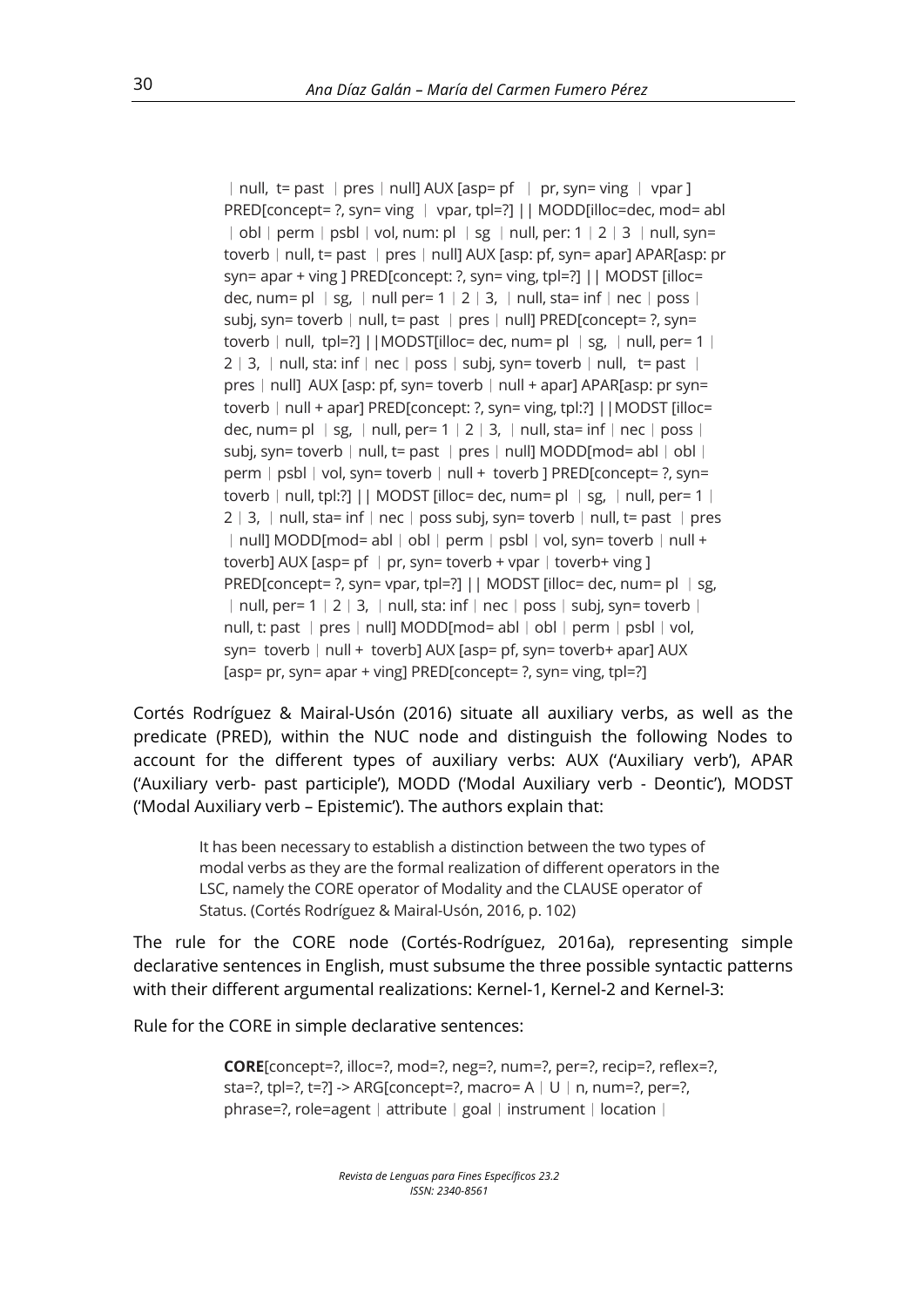manner | origin | referent | result | theme, tpl=?, var=  $x | y | w | z$ ] NUC[asp=?, concept=?, illoc=?, mod=?, num=?, per=?, recip=?, reflex=?, sta=?, tpl=?, t=?] || ARG[concept=?, macro=  $A \mid U \mid n$ , num=?, per=?, phrase=?, role: agent │ attribute │ goal │ instrument │ location │ manner | origin | referent | result | theme, tpl=?, var=  $x | y | w | z$ ] NUC[asp=?, concept=?, illoc=?, mod=?, num=?, per=?, recip=?, reflex=?, sta=?, tpl=?, t=?] ARG[concept=?, macro= A | U | n, num=?, per=?, phrase=?, role=agent │ attribute │ goal │ instrument │ location │ manner | origin | referent | result | theme, tpl=?, var=  $x | y | w | z] ||$ ARG[concept=?, macro= A | U | n, num=?, per=?, phrase=?, role=agent | attribute︱goal ︱instrument ︱location︱manner︱origin︱referent︱ result | theme, tpl=?, var=  $x | y | w | z$ ] NUC[asp=?, concept=?, illoc=?, mod=?, num=?, per=?, recip=?, reflex=?, sta=?, tpl=?, t=?] ARG[concept=?, macro= A | U | n, num=?, per=?, phrase=?, role=agent | attribute | goal ︱instrument︱location︱manner︱origin︱referent︱result︱theme, tpl=?, var= $x | y | w | z$ ] ARG[concept=?, macro= A  $| U | n$ , num=?, per=?, phrase=?, role=agent | attribute | goal | instrument

The modification of the RRG Layered Structure of the Clause brings by the corresponding alteration of the existing (version 1.0) syntactic rules within ARTEMIS, which now have to incorporate the new nodes: CONSTR-L1, PreC-L1, LDP and RDP. Thus, Cortés-Rodríguez (2016b, pp. 89-90) proposes the following rules for the Sentence, and the Clause which integrate such changes:

S —> CL|| LDP CL|| CL RDP

Rules for Sentence and Clause:

CL [Template=?tpl, Tense = ?t, Illoc : dec|int|imp, Status: ? Sta)] -> CONSTR-L1[Template= ?tpl, Tense = ?t] || CONSTR-L1[Template= ?tpl, Tense = ?t] PER || AUX [Tense: ?t, Illoc: int|imp] CONSTR-L1[Template= ?tpl, Tense = ?t] || AUX [Tense: ?t, Illoc: int|imp]-L1[Template= ?tpl, Tense = ?t] PER || PreC-L1 AUX [Tense: ?t, Illoc: decl|int|imp] CONSTR-L1[Template= ?tpl, Tense = ?t] | | PreC-L1 AUX [Tense: ? t, Illoc: int | imp] CONSTR-L1[Template= ?tpl, Tense = ?t] PER

4.1. Operations on the simple sentence

To allow ARTEMIS to identify and parse non declarative sentences, it is necessary to provide the GDE with the grammatical information involved in the operations on the simple sentence. In this line, Díaz Galán & Fumero Pérez (2016) describe the use of the DO operator in simple sentences and its role in negation, interrogation and inversion. The first aspect they address in their analysis is the need to expand the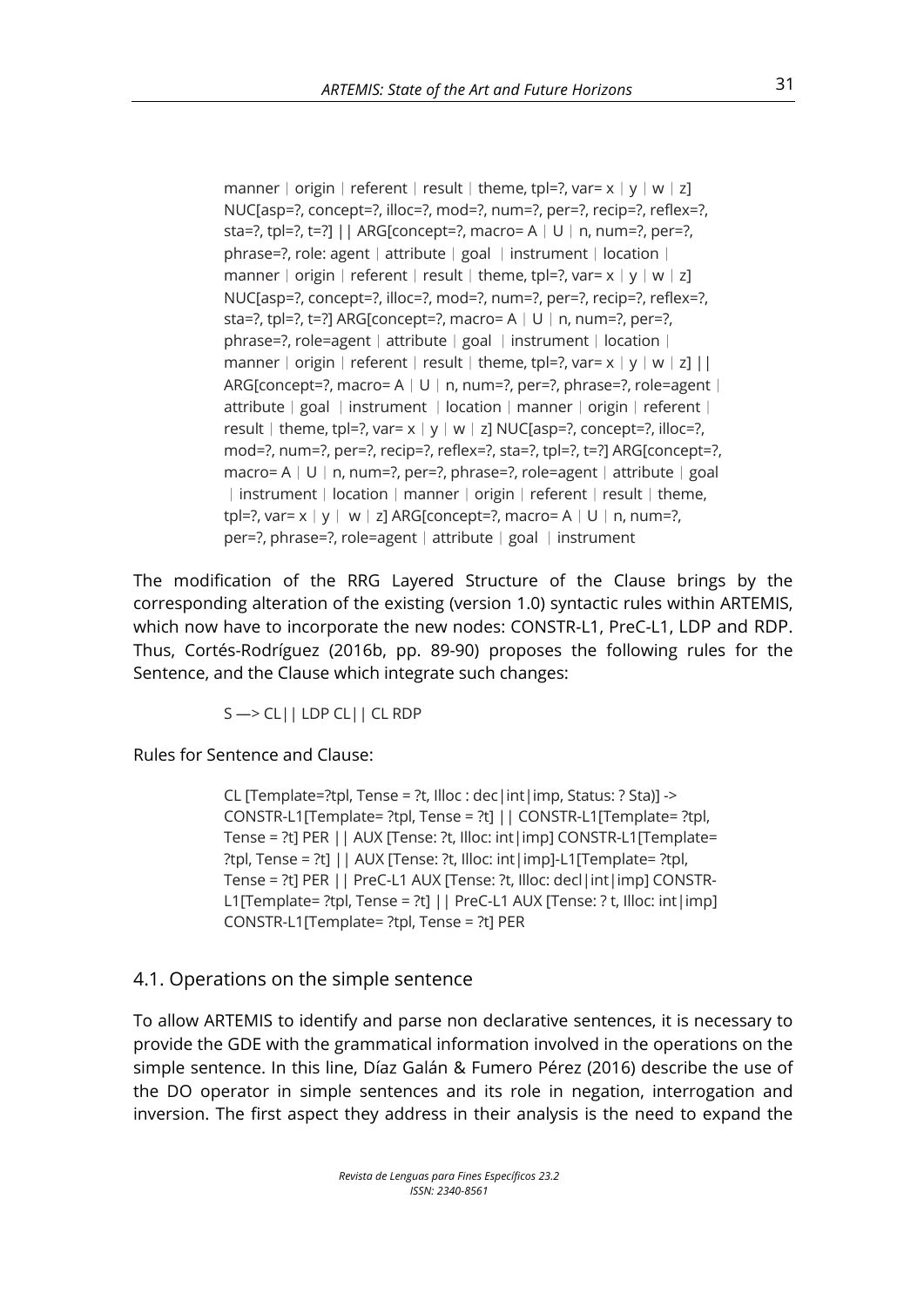use of the RRG label auxiliary (AUX) so that it may include a number of functional items, that is, the different types of auxiliaries which the parser may find, along with their negative counterparts. This implies the description, in the form of AVMs, of the different attributes that characterize the category AUX: a) it must necessarily indicate tense, number and person; b) to account for the change of illocutionary force involved in interrogative sentences the AVM must contain an attribute for such a feature (Illoc); c) it must also include a polarity attribute (Pol) to explain the presence of AUX in negative sentences; and, d) it will also present an aspect attribute (Aspect), which, for the specific cases in which DO insertion takes place, must always show a zero value. Martín Díaz (this volume) further elaborates on this AVM adding a "Syn" attribute which informs about the possible government requisites of the AUX elements:

```
<Category Type="AUX">
```

```
 <Attribute ID="Aspect"/>
  <Attribute ID="Illoc"/>
  <Attribute ID="Num"/>
  <Attribute ID="Per "/>
  <Attribute ID="Pol"/>
  <Attribute ID="Syn"/>
  <Attribute ID="Tense"/>
 </Category>
```
To allow ARTEMIS to identify and parse the AUX element, which in RRG is not part of the constituent projection, the next step is to design a syntactic rule for each of the levels involved in these operations. Since negation, interrogation and inversion affect both the predicate and its arguments, Díaz Galán & Fumero Pérez (2016) propose to locate the AUX in the CORE node.

Building on this proposal, Martín Díaz (this volume) develops the rules which will carry out an effective parsing of yes/no interrogative structures, including, therefore, auxiliaries other than DO. In essence, this involves establishing the AVMs for AUX constituents and the lexical rules, not only of all variants of the English auxiliaries BE, DO and HAVE, but also of the enclitic negative forms which incorporate the negative polarity attribute. Martín Díaz also reevaluates the position of the AUX constituent, which in Cortés-Rodríguez (2016b) was located immediately before the CONSTR-L1 node. Martín Díaz (this volume) proposes to locate it in CORE initial position, since one or other options are indistinguishable in the textual sequence, her preference is justified because it is more in line with the analysis in RRG. Thus the rule for the CORE this author proposes would be as follows: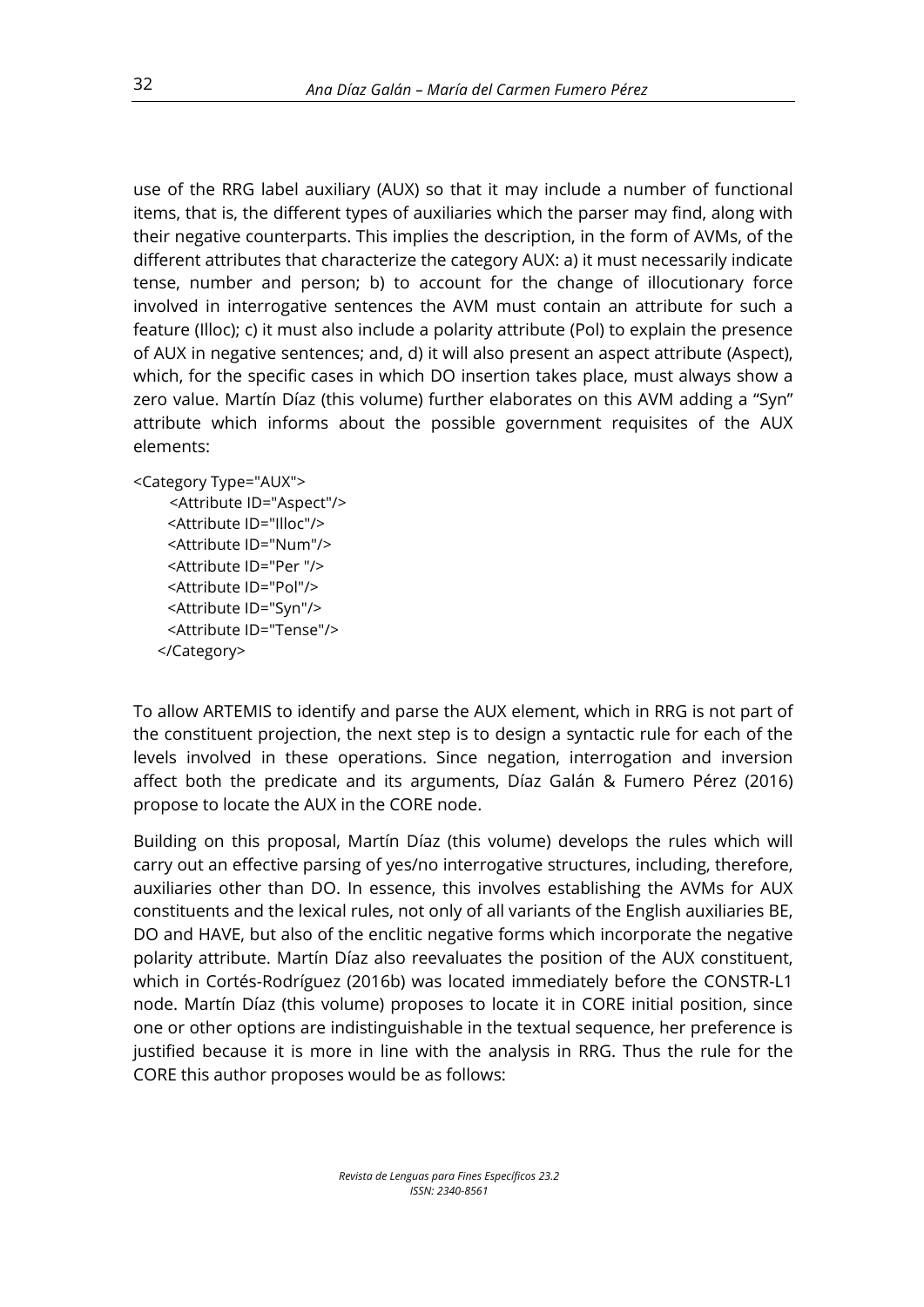#### Rule for the CORE with AUX:

**CORE** [concept=?, illoc=int, mod=?, neg=?, num=?, per=?, recip=?, reflex=?, sta: ?, tpl=?, t=?] -> AUX[asp: null | pf | pr, illoc: int, num: pl | sg, per:1  $|2|3$ , t: past  $|pres]$  ARG[concept=?, macro= A  $|U|n$ , num=?, per=?, phrase=?, role: agent ∣attribute ∣goal ∣instrument ∣  $location | manner | origin | referent | result | them, to = 2, var = x | y |$ w | z] NUC [asp=?, concept=?, illoc=?, mod=?, num=?, per=?, recip=?, reflex=?, sta=?, tpl=?, t=?] || AUX[asp:null | pf | pr, illoc: int, num: pl | sg, per:1︱2︱3, t:past︱pres] ARG[concept=?, macro=A︱U︱n, num=?, per=?, phrase=?, role:agent | attribute | goal | instrument | location | manner | origin | referent | result | theme, tpl=?, var=  $x | y | w | z$ ] NUC [asp=?, concept=?, illoc=?, mod=?, num=?, per=?, recip=?, reflex=?, sta=?, tpl=?, t=?] ARG[concept=?, macro= A | U | n, num=?, per=?, phrase=?, role: agent │ attribute │ goal │ instrument │ location │ manner | origin | referent | result | theme, tpl=?, var=  $x | y | w | z$ ] ?] || AUX[asp:null  $|pf|pr$ , illoc: int, num:pl  $|sg$ , per: 1  $|2|3$ , t:past pres] ARG[concept=?, macro=A | U | n, num=?, per=?, phrase=?, role:agent ∣attribute∣goal∣instrument∣location∣manner∣origin∣ referent | result | theme, tpl=?, var=  $x | y | w | z$ ] NUC [asp=?, concept=?, illoc=?, mod=?, num=?, per=?, recip=?, reflex=?, sta=?, tpl=?, t=?] ARG[concept=?, macro=A | U | n, num=?, per=?, phrase=?, role:agent ∣attribute ∣goal∣instrument∣location∣manner∣origin∣ referent  $\vert$  result  $\vert$  theme, tpl=?, var=x  $\vert$  y  $\vert$  w  $\vert$  z] ARG [concept=?, macro=A | U | n, num=?, per=?, phrase=?, role:agent | attribute | goal | instrument ∣location∣manner∣origin∣referent∣result∣theme, tpl=?, var= $x | y | w | z$ ]

This rule is further expanded to include the options of English yes/no questions with modal verbs (Martín Díaz, this volume). This same rule for the CORE can be adapted to account for negative sentences with enclitic DO by inserting AUXN (negative enclitic auxiliary) in pre-nuclear position. In the case of inversion, DO is triggered by a negative adjunct which appears in initial position. Since the new node CONSTR-L1 has been introduced to the LSC in ARTEMIS, the position of this negative element, which in our first proposal (Díaz Galán & Fumero Pérez, 2016) was located in Pre-CORE position, has been reconsidered and is now located in Pre- CONSTR-L1:

(10) Hardly ever (PreCONSTR-L1) does she bake a cake (CORE) for him (CONSTR-L1).

In the rule for the Core for inversion, the AUX element appears in initial position and before the first argument, thus, it is identical to the rule for the interrogative, the only difference being that the attribute of illocutionary force is now declarative, as is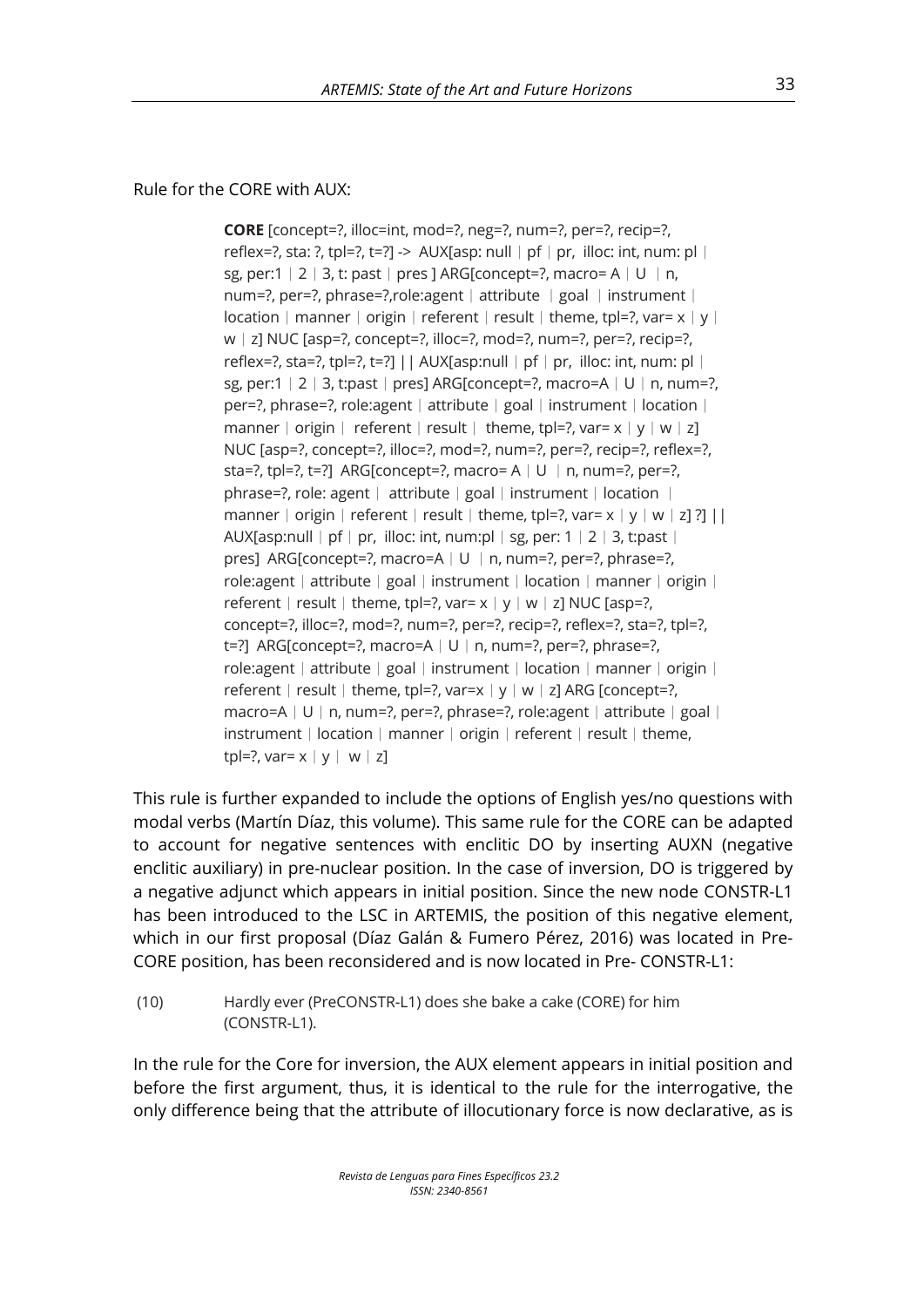shown in the rule below:

Rule for the CORE in cases of inversion:

CORE [concept=?, illoc= dec mod=?, neg=?, num=?, per=?, recip=?, reflex=?, tpl=?, t=?] -> AUX [asp=null, illoc= dec, neg=null, num= pl |sg, per= 1| 2 |3, t= past |pres] ARG[concept=?, macro= A|U |n, num=?, per=?, phrase=?, role: agent |attribute |goal |instrument |location |manner |origin |referent |result |theme, tpl=?, var= x |y |w |z] NUC [asp=null, concept=?, illoc=?, mod=?, num=?, per=?, recip=?, reflex=?, sta=?, tpl=?, t=?] || AUX [asp: null, illoc=dec, neg=null, num= pl |sg, per: 1| 2 | 3, t = past | pres]  $ARG[concept=?, macro= A | U | n, num=?, per=?,$ phrase=?, role= agent |attribute |goal |instrument |location |manner |origin | referent | result | theme, tpl=?, var= x | y | w | z] NUC [asp=null, concept=?, illoc=?, mod=?, num=?, per=?, recip=?, reflex=?, sta=?, tpl=?, t=?] ARG [concept=?, macro= A |U |n, num=?, per=?, phrase=?, role= agent |attribute |goal |instrument |location |manner |origin |referent | result | theme, tpl=?, var=  $x$  |  $y$  |  $w$  |  $z$ ] | | AUX [asp: null, illoc= dec, neg=null, num: pl |sg, per: 1| 2 |3, t: past |pres] ARG[concept=?, macro= A|U |n, num=?, per=?, phrase=?, role= agent |attribute |goal |instrument |location | manner | origin | referent | result | theme, tpl=?, var=  $x$  |y |w |z] NUC [asp=null, concept=?, illoc=?, mod=?, num=?, per=?, recip=?, reflex=?, sta=?, tpl=?, t=?] ARG [concept=?, macro= A |U |n, num=?, per=?, phrase=?, role= agent |attribute |goal |instrument |location |manner |origin |referent |result |theme, tpl=?, var= x |y |w |z] ARG [concept=?, macro= A |U |n, num=?, per=?, phrase=?, role= agent |attribute |goal |instrument |location |manner |origin |referent | result | theme, tpl=?, var= $x$  |  $y$  |  $w$  |  $z$ ]

## **5. Future horizons**

So far in this paper we have reviewed the research carried out in regard to the parsing of simple sentences in English within the framework of ARTEMIS. We have summarized the adjustments made to the functional linguistic model (RRG) supporting the parser in order to conform to the needs of the application. Implementing ARTEMIS involves a research effort which includes, among other aspects, the updating of the LSC with the introduction of new nodes; accounting for constructional meaning so that it can be integrated within the GDE; and the design of the initial rules concerning the structure of phrasal constituents, declarative simple clauses, interrogative yes-no questions, and clauses involving operations with do- insertion.

The works where all these proposals have been conveyed share a common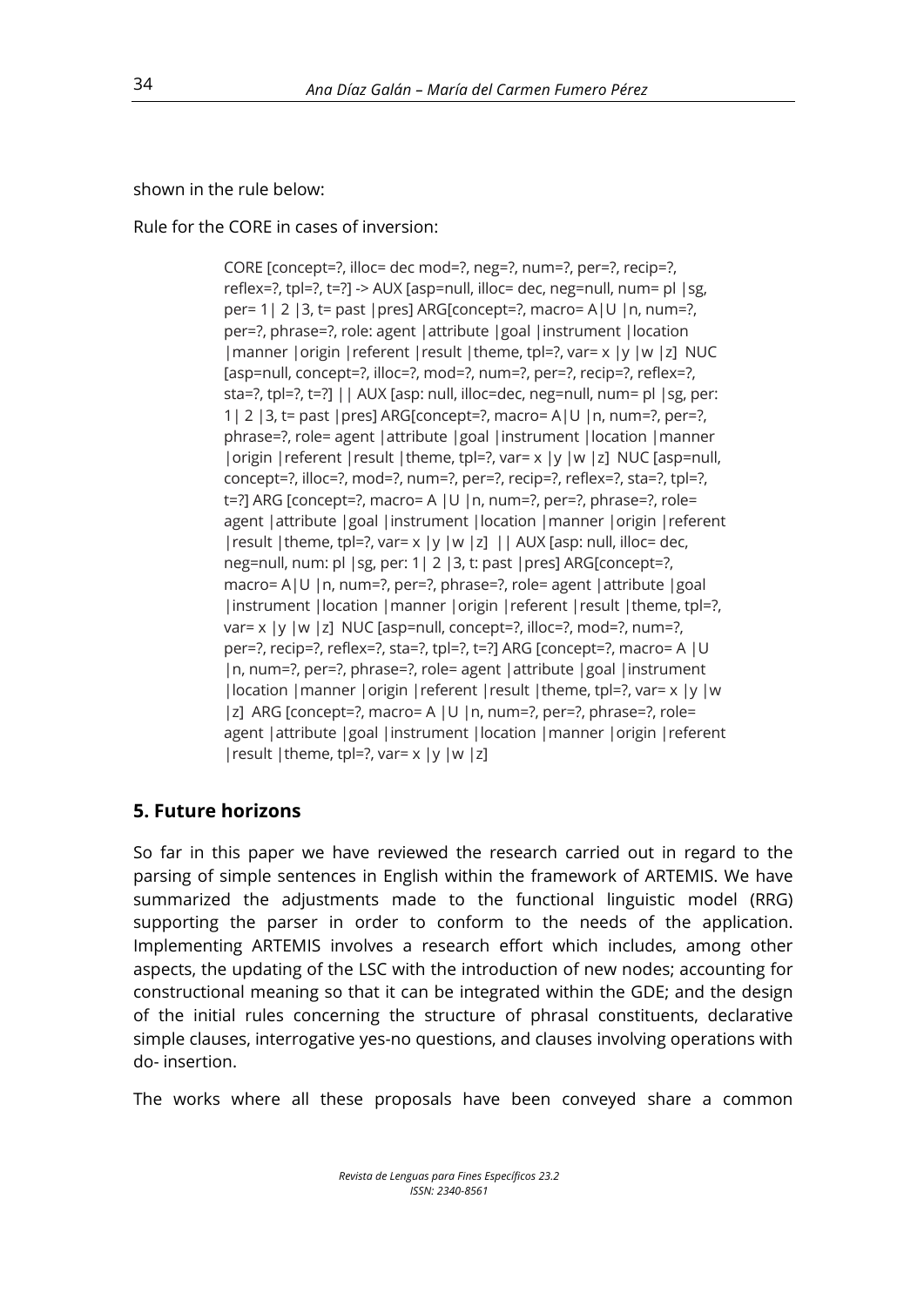methodological strategy which includes the design both of the AVMs for each of the categories and the attributes described, together with the establishment of the relevant linearization rules. Let us keep in mind that linearization plays a crucial role for the effective parsing of structures, especially, if we consider that the order of constituents is not significant for the definition of the syntactic structures in RRG.

There is still, however, plenty of research to be done for a complete development of the parser. In the short term, the rules for other types of simple sentences (passive, imperative, negative sentences with "not", etc.) have to be designed. The creation of the new rules brings by the need to spell out the details of the AVMs corresponding to the new categories.

Once all the tasks in relation to the simple sentence are fulfilled, it would be necessary to develop the rules for complex sentences, taking into account the theory of nexus and the theory of juncture proposed for these structures within RRG. Briefly, this entails designing rules for the combination of nuclei, cores and clauses, and deciding which type of relation holds between the conjoined layers. Such a relation can be subordination, coordination or co-subordination. In close connection with this last issue is the need to account for the interaction of syntactic rules for complex structures and Level 4 Constructions, as they often involve clausal complexes linked by conjuncts and conjunctions. The effect of constructional interaction with theory of nexus is a pending issue also in the LCM. Needless to say, to complete this endeavour, testing the prototype is absolutely vital to confirm that the parser works as expected.

#### **Article history**

*Paper received: 22 February 2017 Paper received in revised form and accepted for publication: 28 April 2017*

#### **About the authors**

**Dr. Ana Díaz Galán** is a senior lecturer at the Universidad de La Laguna (ULL) where she teaches syntax. She also received her PhD degree from this university in 2001. Her main research interests are discourse analysis, grammar, and lexical relations. Her latest research has focused on computational linguistics and, more specifically, on the processing of grammatical phenomena- as described by the functional theory Role and Reference Grammar- within the framework of the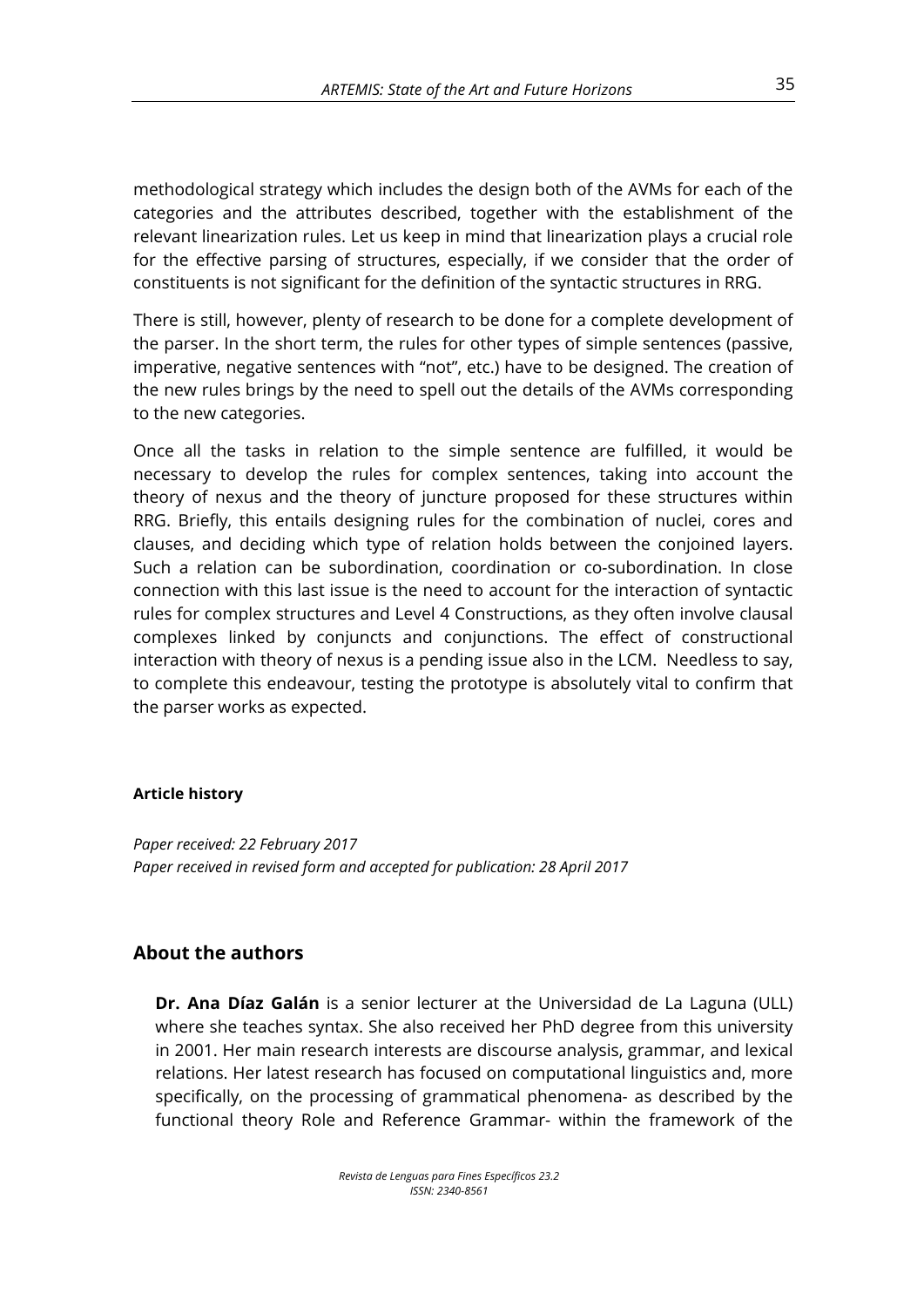FunGramKB knowledge base. She has been a member of the following research projects funded by the Spanish Ministry of Science: "Construction of a Core Grammar Spanish-English database within the Lexical Constructional Model" (Project No. FFI2008-05035-C02-02)", "Design of English and Spanish Lexical and Argument-Construction Templates. Applications in Information Retrieval Systems within Multilingual Environments" (Project No. FFI2011-29798-C02-02) and "Development of a virtual laboratory for natural language processing from a functional paradigm" (Project No. FFI2014-53788-C3-1-P). She is also a member of the research groups Neurocog, ReTeLe and Lexicom.

**Dr. María del Carmen Fumero Pérez** is a senior lecturer in the Philology Department at the University of La Laguna where she also received her Ph.D. degree in English Philology in 2001. Her earlier works, deriving from her doctoral dissertation, focused on pragmatics and academic discourse analysis. More recently, as a member of the Lexicom Research Project, her research has dealt with the interaction between lexis and grammar in functional and cognitive models. Within this line of research, she has participated in the research projects entitled "Construction of a Core Grammar Spanish-English database within the Lexical Constructional Model" (Project No. FFI2008-05035-C02-02)" and "Design of English and Spanish Lexical and Argument-Construction Templates. Applications in Information Retrieval Systems within Multilingual Environments" (Project No.FFI2011-29798-C02-02), both funded by the Spanish Ministry of Science. Her latest works, within the project "Development of a virtual laboratory for natural language processing from a functional paradigm" (Project No. FFI2014-53788-C3- 1-P), are related to the field of Natural Language Processing, specifically to the development of NLP tools and their applications.

#### **Acknowledgements**

This work has been developed within the framework of the research project "Desarrollo de un laboratorio virtual para el procesamiento computacional de la lengua desde un paradigma funcional" (UNED) FF2014-53788-C3-1-P funded by the Spanish Ministry of Science.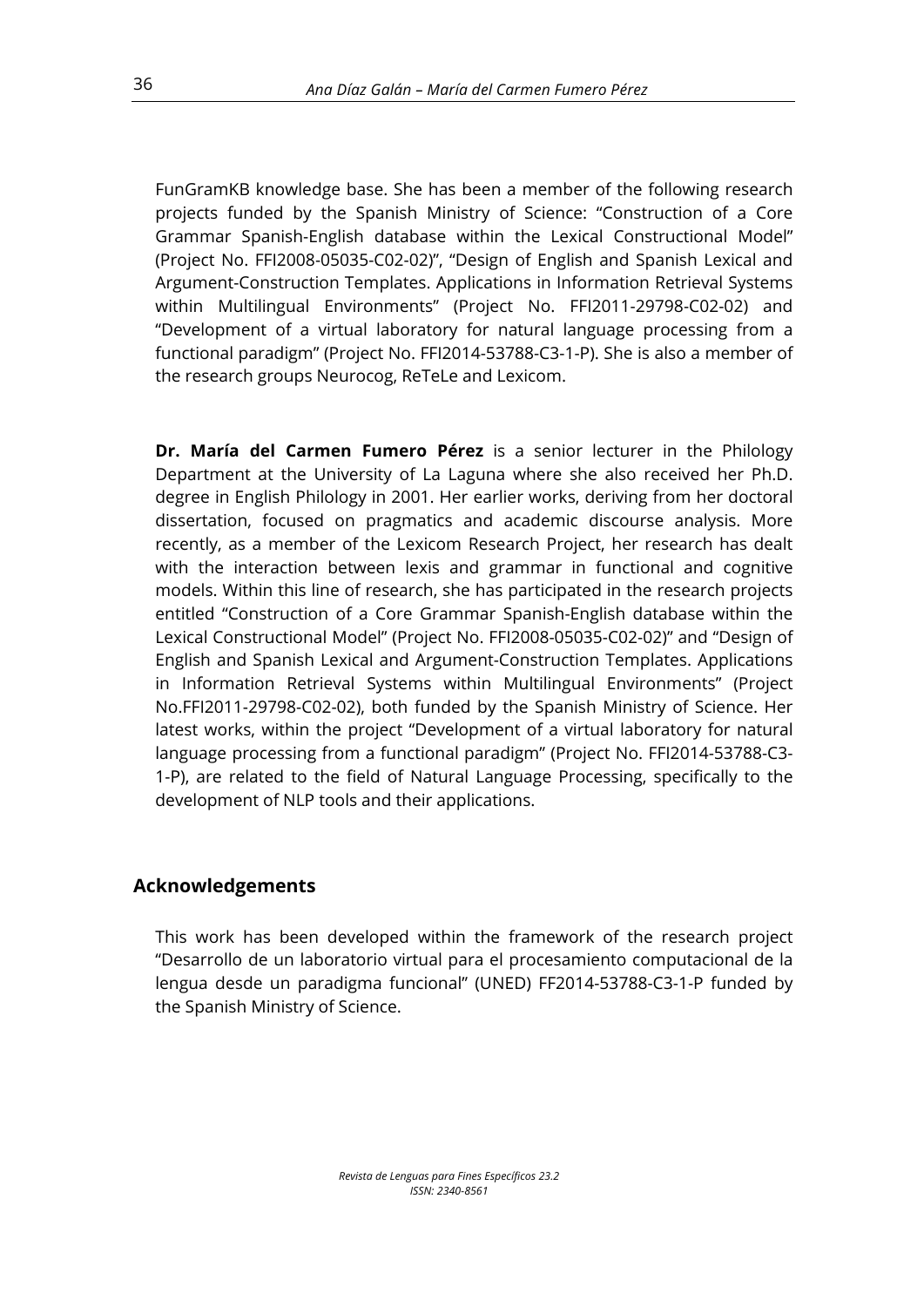#### **References**

Boas, H. & Sag, I. (2012). Sign-Based Construction Grammar. Stanford, Cal.: CSLI Publications.

- Cortés-Rodríguez, F. (2016a). Parsing simple clauses within ARTEMIS: The computational treatment of the layered structure of the clause in Role and Reference Grammar. *34th International Conference of AESLA*. Alicante, 14-16, April 2016.
- Cortés-Rodríguez, F. (2016b). Towards the computational implementation of RRG. *Círculo, 65*, 75-108.
- Cortés Rodríguez, F. & Mairal-Usón, R. (2016). Building an RRG computational grammar. *Onomazein*, *34*, 86-117.
- Díaz Galán, A. & Fumero Pérez, M. (2016). Developing parsing rules within ARTEMIS: The case of Do auxiliary insertion. In C. Periñán-Pascual & E. Mestre-Mestre (Eds.), *Understanding meaning and knowledge representation: From theoretical and cognitive linguistics to natural language processing* (pp. 283-302). Cambridge: Cambridge Scholars Publishing.
- Ferrari, G. (2004). State of the art in computational linguistics. In P. Van Sterkenburg (Ed.), *Linguistics today: Facing a greater challenge* (pp. 163-186). Amsterdam / Philadelphia: John Benjamins.
- Fumero Pérez, M. & Díaz Galán, A. (2017). The Interaction of parsing rules and argumentpredicate constructions: Implications for the structure of the Grammaticon in FunGramKB. *Revista de Lingüística y Lenguas Aplicadas 12*, 33-44.
- Luzondo-Oyón, A. & Ruiz de Mendoza, F. (2015). Argument structure constructions in a natural language processing environment. *Language Sciences 48*, 70-89.
- Mairal-Usón, R. & Cortés-Rodríguez, F. (2017). Automatically representing TExt Meaning via an Interlingua-based System (ARTEMIS). A further step towards the computational representation of RRG. *Journal of Computer-Assisted Linguistic Research 1*(1), 61-68.
- Mairal Usón, R. & Periñán-Pascual, C. (2009). The anatomy of the Lexicon within the framework of an NLP knowledge base. *RESLA 22*, 217-244.
- Mairal Usón, R. & Periñán-Pascual, C. (2016). Representing constructional schema in the FunGramKB Grammaticon. In J. Fleischhauer, A. Latrouite & R. Osswald (Eds.), *Explorations of the syntax-semantics interface* (pp. 77-108). Düsseldorf: Düsseldorf University Press.
- Mairal Usón, R. & Ruiz de Mendoza Ibáñez, F. (2009). Levels of description and explanation in meaning construction. In C. Butler & J. Martín Arista (Eds.), *Deconstructing constructions*  (pp. 153–198). Amsterdam / Philadelphia: John Benjamins.
- Martín Díaz, M. A. (2017). An account of English yes/no interrogative sentences within ARTEMIS. *Revista de Lenguas para Fines Específicos, 23*(2), 41-62.
- Periñán-Pascual, C. (2012). En defensa del procesamiento del lenguaje natural fundamentado en la lingüística teórica. *ONOMÁZEIN, 26*(2), 13-48.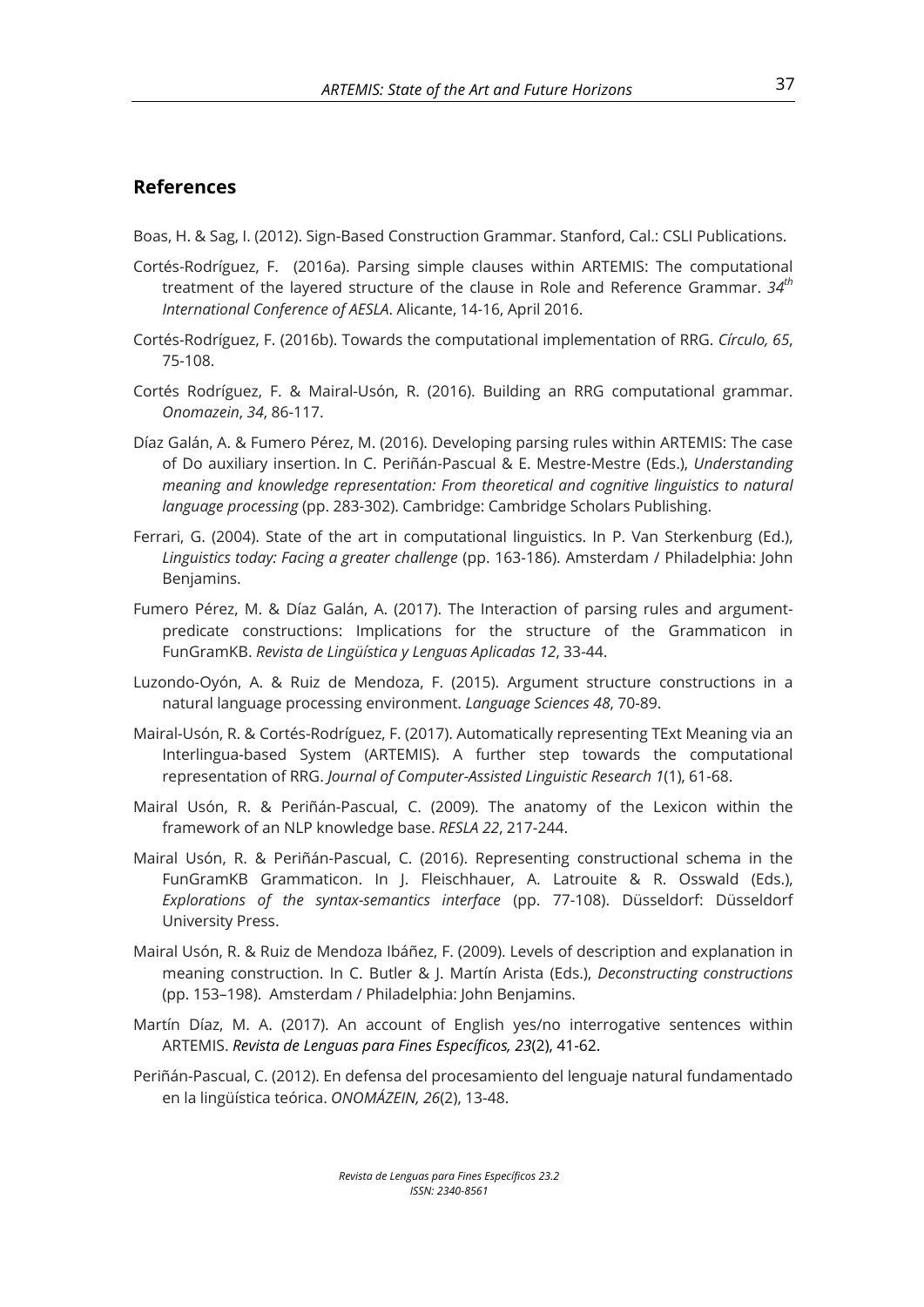- Periñán-Pascual, C. (2013). Towards a model of constructional meaning for natural language understanding. In B. Nolan & E. Diedrichsen (Eds.), *Linking constructions into Functional Linguistics: The role of constructions in RRG grammars* (Studies in Language Series) (pp. 205- 230). Amsterdam / Philadelphia: John Benjamins.
- Periñán-Pascual, C. & Arcas-Túnez, F. (2010). The Architecture of FungramKB. In *Proceedings of the 7th International Conference on Language Resources and Evaluation (ELRA),* (pp. 2667- 2674). Malta: European Language Resources Association.
- Periñán-Pascual, C. & Arcas-Túnez, F. (2014). The implementation of the CLS constructor in ARTEMIS. In B. Nolan & C. Periñán-Pascual (Eds.), *Language processing and grammars. The role of functionally oriented computational models* (pp. 164-196) Amsterdam / Philadelphia: John Benjamins.
- Periñán-Pascual, C. & Mairal Usón, R. (2009). Bringing Role and Reference Grammar to natural language understanding. *Procesamiento del Lenguaje Natural*, *43*, 265-273.
- Rodríguez-Juárez, C. On the computational treatment of constructions: the place of locative constructions in a knowledge base. In press.
- Ruiz de Mendoza Ibáñez, F. (2013). Meaning construction, meaning interpretation and formal expression in the Lexical Constructional Model. In B. Nolan & E. Diedrichsen (Eds.), *Linking constructions into Functional Linguistics: The role of constructions in RRG Grammars* (Studies in Language Series) (pp. 231-270). Amsterdam / Philadelphia: John Benjamins.
- Ruiz de Mendoza Ibáñez, F. & Mairal Usón, R. (2008). Levels of description and constraining factors in meaning construction: An introduction to the Lexical Constructional Model. *Folia Linguistica*, *42*(2), 355-400.
- Sag, I, Wasow, T. & Bender, E. (2003). Syntactic theory: Formal introduction. Stanford: CSLI Publications.
- Van Valin, R. (2005). Exploring the syntax-semantics interface. Cambridge: Cambridge University Press.
- Van Valin, R. (2008). RPs and the nature of lexical and syntactic categories in Role and Reference Grammar. In R.D. Van Valin, Jr. (Ed.), *Investigations of the syntax-semanticspragmatics interface* (pp. 161-178). Amsterdam / Philadelphia: John Benjamins.
- Van Valin, R. & LaPolla, R. (1997). Syntax. Cambridge: Cambridge University Press.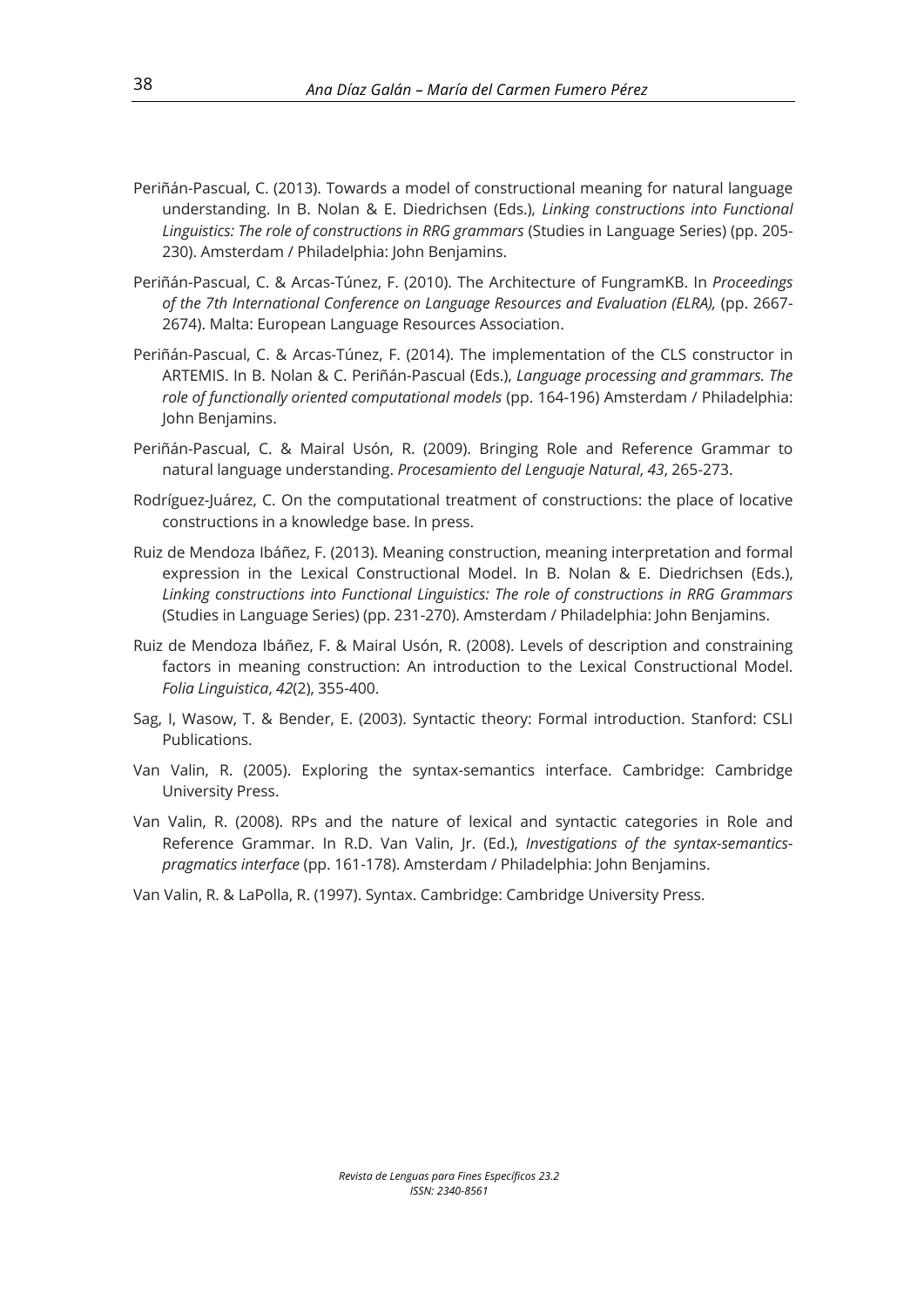## **Appendix 1: List of abbreviations**

| AAJ            | Argument-adjunct                                                             |
|----------------|------------------------------------------------------------------------------|
| AdjP           | Adjective Phrase                                                             |
| <b>APAR</b>    | Auxiliary Verb - past participle                                             |
| ARG            | Argument                                                                     |
| <b>ARTEMIS</b> | Automatically Representing Text Meaning via an Inter-lingua-<br>based system |
| <b>AUX</b>     | <b>Auxiliary Verb</b>                                                        |
| <b>AUXN</b>    | Enclitic negative primary auxiliary                                          |
| <b>AVM</b>     | <b>Attribute Value Matrix</b>                                                |
| <b>CL</b>      | Clause                                                                       |
| <b>CLS</b>     | Conceptual Logical Structure                                                 |
| <b>COREL</b>   | Conceptual Representation Language                                           |
| CONSTR-L1      | Level 1 Argumental Construction                                              |
| FunGramKB      | Functional Grammar Knowledge Base                                            |
| <b>GDE</b>     | <b>Grammar Development Environment</b>                                       |
| <b>IMOT</b>    | Intransitive Motion Construction                                             |
| L1             | Level 1 (argumental)                                                         |
| <b>LCM</b>     | <b>Lexical Constructional Model</b>                                          |
| <b>LDP</b>     | Left Detached Position                                                       |
| <b>LSC</b>     | Layered Structure of the Clause                                              |
| <b>LSMP</b>    | Layered Structure of the Modifier Phrase                                     |
| <b>LSRP</b>    | Layered Structure of the Referential Phrase                                  |
| <b>MODD</b>    | Modal Auxiliary verb - Deontic                                               |
| <b>MODS</b>    | Modal Auxiliary verb - Epistemic                                             |
| MP             | <b>Modifier Phrase</b>                                                       |